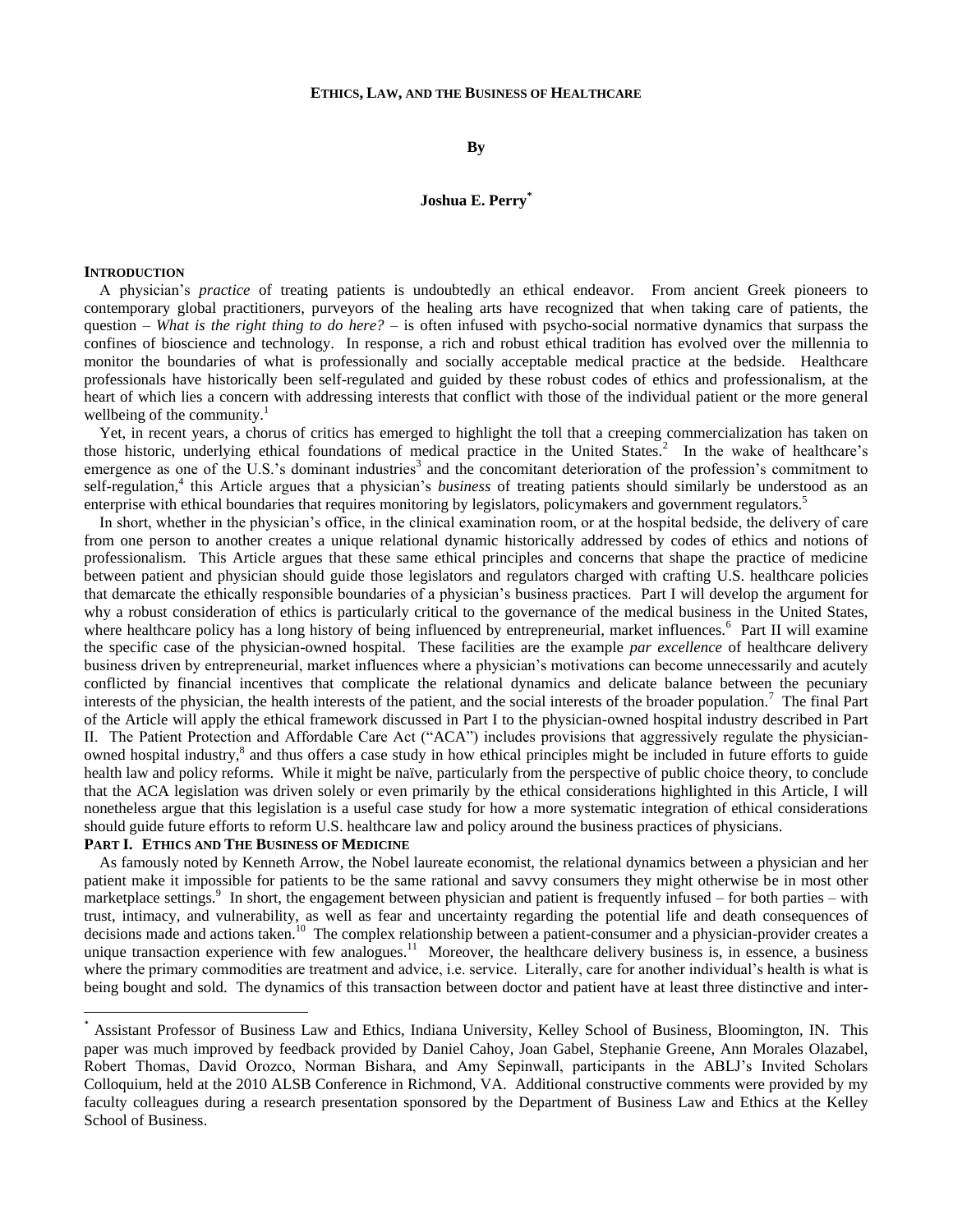related qualities: the centrality of a relationship predicated upon trust between a professional healthcare provider and a patient; the unique potential for vulnerability and compromised judgment on the part of both the patient and the provider; and the myriad systemic issues of cost and access that inevitably impact upon one's encounter (or even access to an encounter) with his healthcare provider.<sup>12</sup> This third dynamic of the healthcare business reverberates throughout society, as the general health of a population is a requisite condition for sustained economic wellbeing.

These variables differentiate the business of delivering clinical healthcare services from other market transactions in fundamental ways.<sup>13</sup> First, physicians and nurses are professionals that have historically enjoyed a measure of public respect and deference concomitant with an expectation that their medical judgments would be guided first and foremost by what is in their particular patient's best interest.<sup>14</sup> A patient, regardless of her socioeconomic status or level of education and notwithstanding the past forty years of bioethicists' emphasizing the necessity for patient autonomy and choice,<sup>15</sup> ultimately must rely upon the advice and direction of her healthcare professionals for her wellbeing.<sup>16</sup> Even as the more savvy healthcare consumer seeks multiple opinions and consults virtual libraries of data on the Internet, the motivation to selfeducate and question one's physician is not born of *caveat emptor*. Rather, one seeks a second opinion because it is understood that medicine is as much art as science. Healing is an interpretive exercise, and a patient's decision to seek alternative interpretations should be animated by a rational and prudent awareness of medicine's subjectivity, not fear or mistrust regarding a physician's potential ulterior motivations or incentives.<sup>17</sup> Patients, particularly those who for whatever reason are especially vulnerable, should not have to beware of what self-interested profit motivations might be lurking in the shadows and influencing their doctor's medical judgment.<sup>18</sup> Of course, even the most altruistic caregiver rightly expects to receive some measure of compensation, however, if a patient's ability to rely on her healthcare provider to put her best interests in front of the physician's pecuniary interest is too badly damaged, how soon will it be before patients no longer submit to invasive and painful procedures, or even routine and regular preventive examinations? What are the public health consequences if what Arrow terms the patient's perception of her physician's "moral authority" is replaced with the perception that her physician is only, or primarily, motivated by profits?<sup>19</sup> These concerns, to which I will return in Part III, suggest that recent healthcare reform legislation curbing the expansion of physician-owned hospitals did not go far enough. If one accepts the more robust ethical considerations highlighted in this Article, perhaps a complete ban of these facilities is justified.

The delivery of healthcare is, "at its roots, a helping enterprise,"—a business permeated with the concept of care—that has been historically characterized by individual and corporate commitments to serving the best interests of others, not a reductionist pursuit of profit maximization driven by advertising campaigns, efforts to increase sales, and strategies for capturing market share.<sup>20</sup> Building upon this more expansive view of the healthcare business as a more traditionally understood helping profession, this first Part of the Article further develops what Troyen Brennan proposed nearly twenty years ago as the goal of "moral consistency" between "the realm of clinical interventions" and "the institutions that provide  $then.$ <sup>21</sup>

 Attempting to influence the healthcare reform debates that raged during the first half of the 1990s, Brennan argues in favor of an ethical approach to health policy reform that extrapolates from the virtues of traditional medical ethics, such as the relational dynamics of physician-patient relationships governed by principles of nonmaleficence and beneficence, to form "a foundation for an ethics of health care reform."<sup>22</sup> In Brennan's formulation, such a move requires an expansion "in focus from the relationship between doctors and patients to [include] the relationship between the class of patients and the health care system."<sup>23</sup> To prioritize the commitments for this approach to ethical health care reform, Brennan borrows from Rawls's original position thought experiment to consider how physicians might think about and care for patients if they were completely blind with regard to both their and their patient's socioeconomic status.<sup>24</sup> In short, Brennan asks what would a healthcare system look like if physicians were guided by the altruistic, patient-centered values of medical ethics and professionalism.<sup>25</sup> He concludes that three principles would emerge as guideposts: 1. An expansion of the traditional altruistic commitment between physician and patient to a broader concern for the welfare of all potential patients; $^{26}$  2. An institutional commitment that respects and supports the essential therapeutic relationships between individual patients and providers, while also balancing the reality of systemic resource limitations in the allocation of services; $^{27}$  and 3. A renewed sense of membership in a "healing community" populated by health care providers that recognize the interconnected and collective impact of their individual actions and the necessity of practicing medicine in a spirit of solidarity and harmony with one another.<sup>28</sup>

Brennan anticipates an objection to his ethical approach to health policy by advocates of market-based approaches "who would prefer to draw health care directly into the liberal state rather than use ethical impulses to reform the present system.<sup>199</sup> Indeed, for over a decade, arguments for a free and largely unregulated market for healthcare have proliferated, perhaps promoted most effectively by Regina Herzlinger, the Harvard Business School professor and, according to *Money* magazine, the "Godmother" of the movement towards consumer-driven healthcare.<sup>30</sup> Professor Herzlinger argues that the best prescription for health care reform is to remove the "regulatory straightjackets" from entrepreneurially-minded physicians, whose specialized health care facilities, in which they have an ownership interest, "represent the best hope for a higherquality and higher productivity healthcare system."<sup>31</sup> Herzlinger argues that cardiology and orthopedic services, for example, are only highly profitable because "insurance and government bureaucrats" have unilaterally set reimbursement rates at wrongly generous levels that are insulated from the market forces that should govern.<sup>32</sup> If health care consumers, i.e.,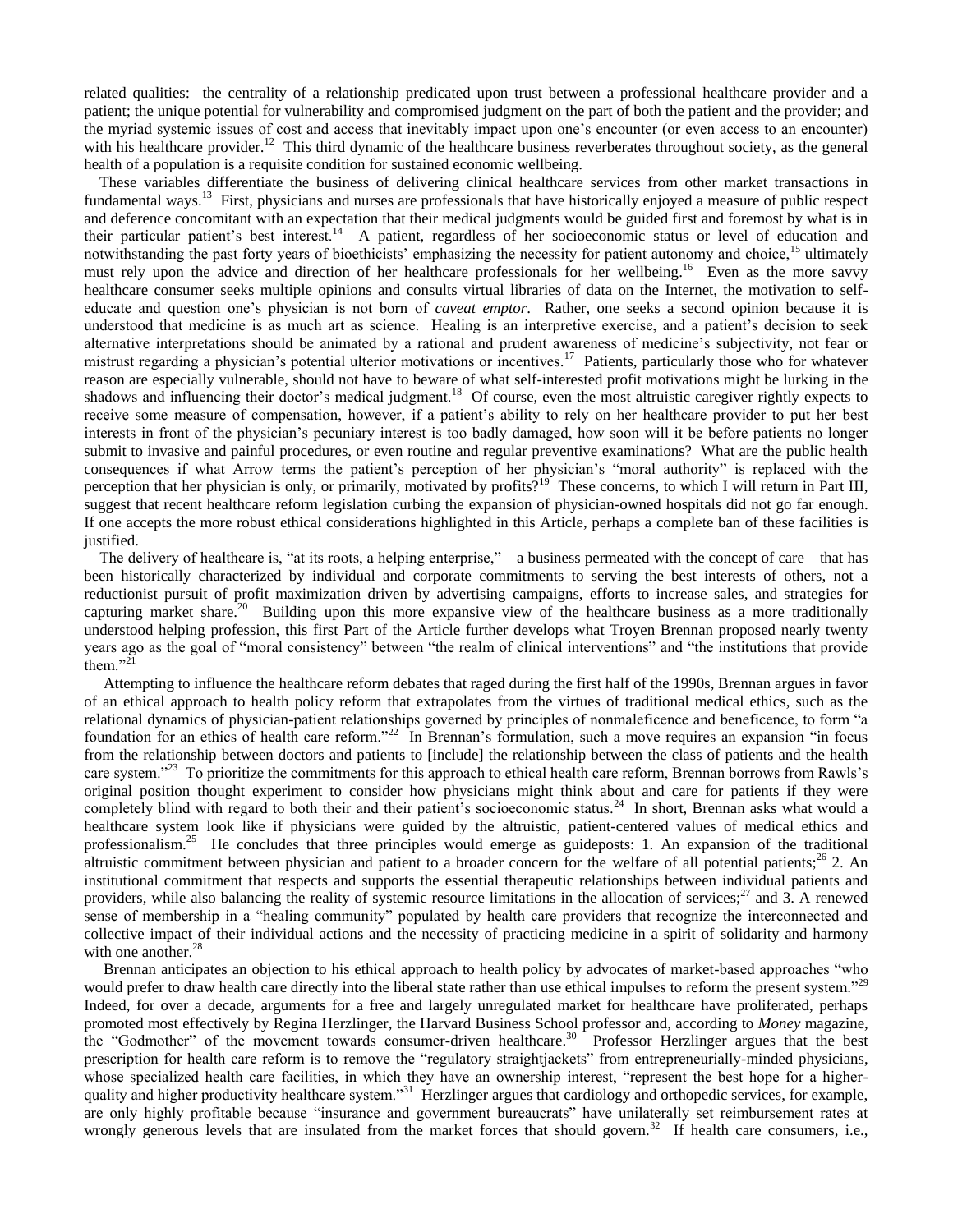patients, were made more sensitive to the cost of services, and then empowered to make informed health care decisions within the context of a consumer-driven insurance system, the nation's "healthcare woes" would be cured "the good, oldfashioned American way, with a market of competitive suppliers," able to match the simplicity and repetition of "focused factories," such as Federal Express and McDonald's.<sup>33</sup> While there is much to be admired about "good, old-fashioned American" approaches, an unregulated market in medicine, such as the one Herzlinger finds so effective for the delivery of overnight packages and fast-food hamburgers, fails to address the issues of relational trust, vulnerability, and social justice that are unique to healthcare delivery.<sup>34</sup>

 An interaction with one's physician is simply categorically different than one's interaction with the gal selling hamburgers or the guy handling overnight package delivery. As Mark Hall and Carl Schneider have so neatly summarized, being a consumer of healthcare, i.e., a patient, is particularly difficult because illness disables, pains, exhausts, erodes control, enforces dependence, disorients, baffles, terrifies, and isolates.<sup>35</sup> Consider, for example, the dynamics arising in the context of a medical emergency involving one's young child. Imagine a three-year-old, walking up a set of wooden deck stairs with his hands in his pockets. Tripping, as exuberant toddlers are apt to do, and with his hands buried deep inside his pockets, he lands face first on the edge of the wooden deck. Although difficult to recognize at first due to the blood and screaming, his parents soon discovered that he has bitten-through approximately two-thirds of his tongue. Only large, fleshy parts are left dangling.

 In an instant the boy's parents are in the car with their son, racing to the nearest emergency room. Upon arrival this boy needs a trained health professional who can stitch-together a three-year-old's tongue, relieve his pain, and calm down his mom and dad. After all, the minds of mom and dad are racing with stress and anxiety. They may or may not be native English speakers or well-educated, but regardless, in this moment they do not have the ability to read carefully or understand all the fine print on the admittance and consent forms that the intake nurse will put in front of them. These parents could agree to surrender the deed to their house as payment. They could grant the facility permission to videotape the entire experience for a network reality television show. They are unlikely to know precisely what they are signing. In the midst of this healthcare encounter, the hospital is holding all the cards. These parents will not be comparison-shopping for the next nearest emergency department with a better deal on pediatric tongue sutures. Questions about cost, although perhaps in the back of their minds, will not be articulated until – at the earliest – their son's emergent condition is stabilized. In this moment, all these parents know is that they want their son to be treated as quickly and competently as possible.

 Beyond the dramas of young children and parenthood, thousands of adult children every day must confront a different set of gut-wrenching dynamics as elderly parents waver between life and death. As one's mom or dad, beloved friend, or life partner is in the process of dying, those who sit vigil at the bedside are in no mental or emotional condition to haggle over the price of palliative medications or second-guess the necessity of additional MRIs and CT scans. Or consider a less bloody or macabre setting, yet no less traumatic: a young woman or man, with a history of being sexually abused by trusted figures wielding authority, is sitting naked in an examination room, being asked intimate questions about his or her body, diet, and lifestyle. It takes an enormous amount of courage and trust for someone to be that vulnerable. Yet, these dynamics are the hallmarks of the doctor-patient relationship, and they inform a patient's relationship with her healthcare providers.

 These scenarios reveal the constitutive elements of what makes encounters with the healthcare system unique from one's daily engagement with other actors and institutions in the marketplace. Typically, the health care transaction is characterized by a relatively fragile and unequal relationship that best results in the patient's long-term well-being when the relationship with his physician is characterized by mutual trust and confidence. Even in the context of an elective procedure or formulation of a long-term treatment strategy – moments when "shopping-around" for second and third opinions may be a viable option – the asymmetries in knowledge and power make it virtually impossible to negotiate or otherwise bargain for the best deal. Ultimately, a patient must trust that her physician or surgeon is making recommendations for treatments or procedures with as few unnecessary conflicting distractions as possible.

 Beyond these individual patient-provider concerns, an unregulated market approach in healthcare fails to resolve social inequalities and injustice that arise when unfettered healthcare markets fail to provide access to uninsured or under-insured patients. Moreover, in a broader social context, vast sums of government money subsidize medical training, research, and treatment, and so taxpayer money subsidizes many medical facilities. Yet, operating pursuant to principles of profit maximization, many of these same physicians – trained at government expense and paid by government Medicare or Medicaid programs – refuse to treat those who are often the sickest and without alternative, private payment sources. As Brennan observes, "the pure procedural justice of the market is admirable," but "the consequence of an unregulated market, especially the unequal access to health care for those unable to pay, undermine ethical health care . . . and outweigh the market's other attributes."<sup>36</sup>

 So what might future healthcare reforms and regulations guided by a robust concern for ethical issues including, *inter alia*, preservation of the patient's best interest, elimination or reduction of unnecessary conflicts of interest, and just allocation of resources made fairly available throughout society? The remainder of this article will address that question by exploring the specific case of physician-owned specialty hospitals. Heralded by Professor Herzlinger as "the best hope for a higher-quality and higher-productivity healthcare system," these physician-owned facilities were targeted by the recently passed Patient Protection and Affordable Care Act ("ACA") in ways that will sharply curtail their future growth and expansion. The next Part offers some background on these particular healthcare providers and the specific ethical issues these businesses present.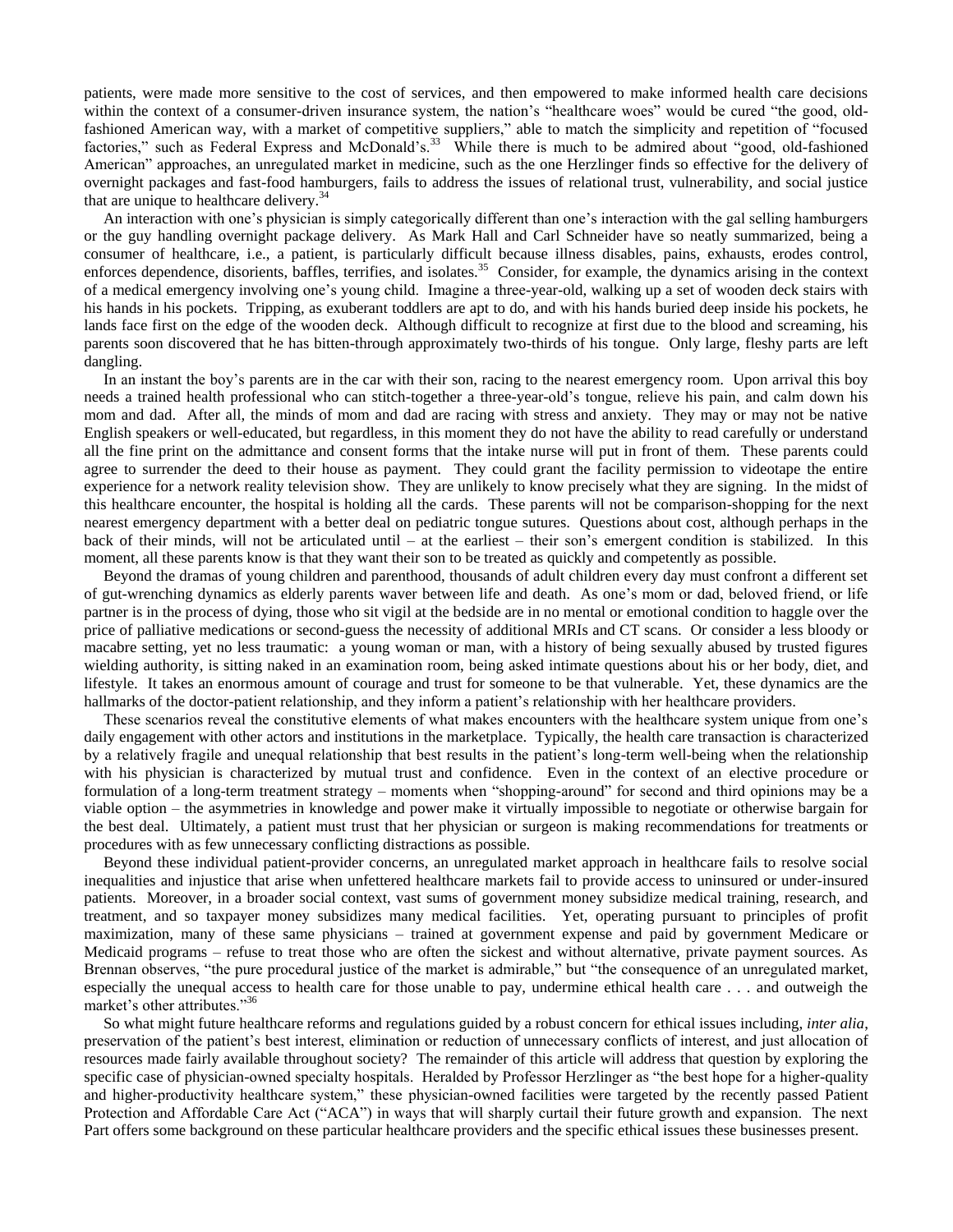### **PART II. PHYSICIAN-OWNED SPECIALTY HOSPITALS**

 Physician-owned specialty hospitals are healthcare delivery businesses that are either partially- or fully-owned by physician investors who limit the services provided to three primary specialties: cardiac, orthopedic, or other surgical procedures.<sup>37</sup> Limiting their practice to these high-profit margin services has resulted in healthcare delivery centers that constitute many successful businesses providing tens of thousands of jobs, hundreds of millions of dollars in state and federal tax revenues (which nonprofit general hospitals do not pay), and billions of dollars in cumulative payroll. However, these specialty hospitals treat a lower percentage of severely ill patients than do their general hospital competitors, suggesting that these physician-owned specialty hospitals either intentionally skim the cream off the top of the patient population or intentionally limit their technological and personnel capacity so that they are only equipped to treat the healthiest and least costly sector of cardiac, orthopedic, or surgical patients.<sup>38</sup> Moreover, due to differences in staffing levels, employee compensation, and/or the use of single occupancy rooms, physician-owned facilities have higher costs than do general hospitals, and result in higher utilization rates and greater requests for Medicare reimbursement.<sup>39</sup> Nonetheless, for their physician-owners who have seen personal incomes decline over the last decade, these investments offer a practice environment where M.D.'s – not M.B.A.'s – control administrative decisions that impact patient care and produce increased earning opportunities.<sup>40</sup>

 An illustrative example of a physician-owned specialty hospital is the Heart Hospital of New Mexico, which opened in 1999.<sup>41</sup> At its inception, local cardiologists owned 41% of Heart Hospital, a stand-alone cardiac center, in partnership with MedCath, Inc., a publicly-traded nationwide operator of cardiovascular clinics.<sup>42</sup> The doctors who invested in and planned to practice at Heart Hospital were enthusiastic about "restor[ing] their eroding control over medical decisions and ensur[ing] that, amid relentless cost-containment pressure, the best patient care [would be] delivered."<sup>43</sup> However, physicians and administrators at the 91-year-old Presbyterian Hospital located across the highway from the Heart Hospital were not as excited about what they viewed as "a wasteful duplication that threaten[ed] to dilute quality of care  $\dots$  [while serving as] a vehicle for doctors and their investing partners to cherry-pick the most profitable heart patients to enhance their returns.<sup>744</sup>

 The cardiac physician-investors were reportedly prompted to invest in the upstart hospital for two primary reasons. First, during the preceding decade they had seen their income erode dramatically. From 1989 to 1999, the Medicare reimbursement fee for a common cardiac diagnostic procedure had been reduced by 62%, while the fee for triple-bypass had been cut by 39%.<sup>45</sup> Meanwhile, hospitals during this same decade had begun retaining a greater percentage of what Medicare paid. For example, in 1989 hospitals kept approximately 60% of the Medicare reimbursement for bypass surgery, with the remainder passing through to the heart surgeon. In 1999, however, general hospitals were keeping as much as 85%, with the remainder being paid to the surgeon.<sup>46</sup> The second motivating factor for those physicians who would invest in and practice at Heart Hospital was purported to be control. The emergence of managed care in the 1970s had, by the mid-1990s, left physicians and surgeons weary of having their judgment challenged by "cost-obsessed hospital and managed-care bureaucrats."<sup>47</sup> When MedCath invited cardiologists to invest in and practice at Heart Hospital, the entrepreneurial opportunity presented a solution both to the problem of declining incomes, as well as a remedy to their administrative frustration over bureaucratic second-guessing and other real or perceived practice inefficiencies.

 One could conclude that the emergence of physician-owned, specialty hospitals is directly linked to disagreements among health care providers, administrators, and government bureaucrats all of whom have failed to recognize the necessity of an interconnected healthcare community. As noted above, in addition to the profit motivations fueled by decreasing physician salaries, expansion of the physician-owned hospital movement was propelled to some extent by community hospital administrators and corporate hospital conglomerates that frustrated physicians' efforts to exercise reasonable and legitimate controls over their clinical practices. The reaction from these disgruntled cardiac and orthopedic surgeons, however, could be seen as disproportionate as many promptly created their own treatment facility across town and then actively pursued the most lucrative patient population in a grab for high profit-margin market share. Neither the climate that fueled the frustration, nor the response of physician-investors was consistent with the hallmarks of ethical health policy Brennan seems to have in mind when he describes "providers [who are] actively cognizant of the nature of their activities (as part of a group process) and the collective impact of their individual actions."<sup>48</sup>

## **A. Systemic costs**

 The opportunity for the physician-investors who would maintain privileges at both Heart Hospital and Presbyterian Hospital was viewed as a destabilizing threat by those administrators and physicians who remained affiliated solely with Presbyterian. After all, the physician-investors at Heart Hospital would have a financial incentive to refer their least costly and most healthy cardiac patients to the facility in which they have an ownership interest, while choosing to operate on their sicker and more complex cases in the general hospital, where the costs of lengthy recuperation could be passed on and an emergency room would stand ready in the event of an emergency. The concerns about the potential impact of shifting patient referral patterns voiced by administrators at Presbyterian Hospital were clearly not unfounded, as they simply forecast rational decision making on the part of the physician-investors at Albuquerque's Heart Hospital.<sup>49</sup>

Additional examples illustrate the concern.<sup>50</sup> In 2001 the Galichia Heart Hospital opened in Wichita, Kansas. Within two years, the full-service Wesley Medical Center in Wichita saw the net revenues from its cardiovascular program drop from approximately \$18 million to roughly \$2 million.<sup>51</sup> When the Kansas Spine Hospital opened in 2003, it took only a year for Wesley's neurosurgery revenues to decline from \$8.8 million to approximately \$1 million.<sup>52</sup> To the south, in Oklahoma, the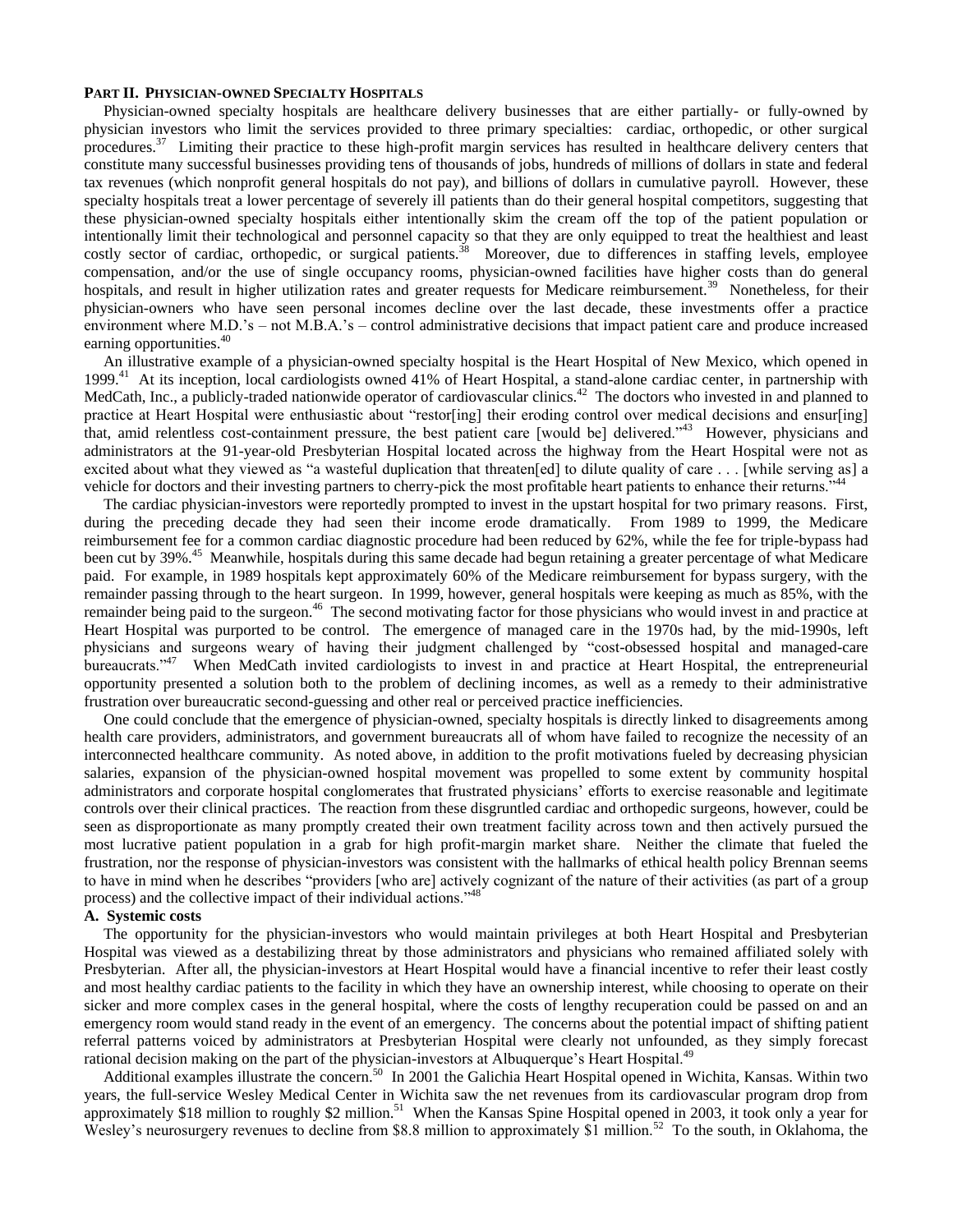Oklahoma Heart Hospital opened in 2002 in Oklahoma City, and immediately began competing with the Oklahoma University Medical Center (OUMC).<sup>53</sup> Within two years, the number of inpatients admitted for cardiac care at OUMC dropped dramatically, as sixteen surgeons and cardiologists on OUMC's clinical faculty immediately began referring the majority of their patients to the specialty hospital in which they owned an interest.<sup>54</sup> The reduced patient population – directly attributable to a shift in referrals from OUMC to Oklahoma Heart Hospital – resulted in losses of \$11.6 million in the full service hospital's "cardiology operating revenue" between 2002 and 2004.<sup>55</sup> Similarly, in Ruston, Louisiana, the Lincoln General Hospital saw their total number of surgeries cut in half, resulting in an \$8 million deficit after forty surgeons opened the Green Clinic Surgical Hospital across the street.<sup>56</sup>

A 2005 report by the Medicare Payment Advisory Commission (MedPAC), an independent Congressional agency, concluded that physician-owned specialty hospitals do obtain most of their patients by taking market share away from community hospitals.<sup>57</sup> Moreover, the report revealed that physician-owned specialty hospitals treat a higher percentage of patients who are less sick, and therefore less costly and more profitable, than patients receiving similar treatments at general hospitals.<sup>58</sup> Coupled with the finding that most specialty hospitals treat few, if any, Medicaid patients, the MedPAC report speculated that if the specialty hospital industry were to continue to grow without additional regulation, then community hospitals attempting to compete with specialty hospitals could find their profits adversely impacted, which could have a negative ripple effect on their ability to provide charity care and less financially rewarding medical services.<sup>59</sup> MedPAC's data analysis also disputed the specialty hospitals' claim that, through specialization, they were able to have lower overall costs than full-service community hospitals.<sup>60</sup> Likewise, the 2005 report issued by Michael Leavitt, Secretary of Health and Human Services, also found that specialty hospitals generally treat a less-sick patient population with "lower severity levels." $61$ 

 In late 2005, Georgetown's Jean Mitchell published additional data again comparing the practice patterns of physicianowners of specialty cardiac hospitals to the practice patterns of physician-non-owners treating cardiac patients at competing full-service community hospitals.<sup>62</sup> A study of Arizona providers conclusively confirmed that physician-owners were treating nearly twice as many cardiac cases as physician-non-owners.<sup>63</sup> Moreover, the majority of the patients treated at the physician-owner facility were less-ill and better insured, either through Medicare or a private insurer.<sup>64</sup>

At the request of Congress, MedPAC released another report in 2006.<sup>65</sup> Analyzing a more robust set of data, the 2006 MedPAC report confirmed several findings from earlier studies. First, MedPAC again found that physician-owned facilities treat fewer Medicaid patients.<sup>66</sup> Second, the 2006 report re-confirmed that patient stays in physician-owned facilities are greater than 20% shorter than patient stays in community hospitals, yet the overall costs of patient care are not less. The report speculated that these increased costs at physician-owned specialty hospitals were a result of different staffing levels, employee compensation, and/or the use of single occupancy rooms equipped for intensive care.<sup>67</sup>

 Furthermore, the 2006 MedPAC report found that when a physician-owned specialty hospital enters a market, the utilization rates and requests for Medicare reimbursements increase—findings consistent with what Jean Mitchell had found in her analysis of Arizona's healthcare landscape.<sup>68</sup> Professor Mitchell's subsequent examination of the practice patterns of physician-owners of specialty hospitals in Oklahoma, both before and after they acquired their ownership interest, to the practice patterns of physician non-owners treating similar cases during the same time frame would further highlight the issue.<sup>69</sup> This research again confirmed that, after physicians became owners in their specialty orthopedic hospital, the utilization rates for surgical, diagnostic, and ancillary services used to treat back and spine ailments "increased significantly."<sup>70</sup> Mitchell found that during the same time period in the same market, dramatic increases in utilization were not seen in the practices of non-owner physicians.<sup>71</sup> While recognizing the possible limitations of her study, given the fact that it relied only on data from one area of the country, Mitchell concluded that substantial increases in utilization rates can be linked to physician-ownership, and that treatment costs are likely to be "significantly higher in comparison to those who obtain care from non-self-referral providers."<sup>72</sup>

### **B. Patient costs**

 While several tragic and unnecessary deaths in 2005, 2007, and 2009 suggested a possible proliferation of grave patient safety issues throughout the physician-owned specialty hospital industry, absent additional data, it was unclear to government officials how extensive these threats to patient wellbeing might be.<sup>73</sup> Moreover, with many of these facilities designed to have the "look and feel of a Four Seasons Hotel," *Consumer Reports* magazine had promoted them as the "Number One Hospital" in two-thirds of the markets in which they were operating.<sup>7</sup>

 However, in January 2008, the Department of Health Human Service's Office of Inspector General (OIG) issued a report on physician-owned specialty hospitals and their ability to manage medical emergencies.<sup>75</sup> Out of the 109 specialty hospitals that the OIG reviewed, only 55% had an emergency department and more than half of these hospitals were equipped with only one emergency bed.<sup>76</sup> Additionally, while 93% of the physician-owned specialty hospitals were found to have nurses on duty and physicians on call twenty-four hours a day, seven hospitals failed to meet the Conditions of Participation promulgated by the Centers for Medicare & Medicaid (CMS).<sup>77</sup> Without the capacity to offer complete, onsite emergency services or the availability of trained personnel, it is not surprising that the OIG report found that 66% of these facilities instruct their staff to dial the 9-1-1 emergency number as an official component of their medical emergency response protocol.<sup>78</sup> As noted in the OIG's report, examples of emergency policies at some physician-owned specialty hospitals included: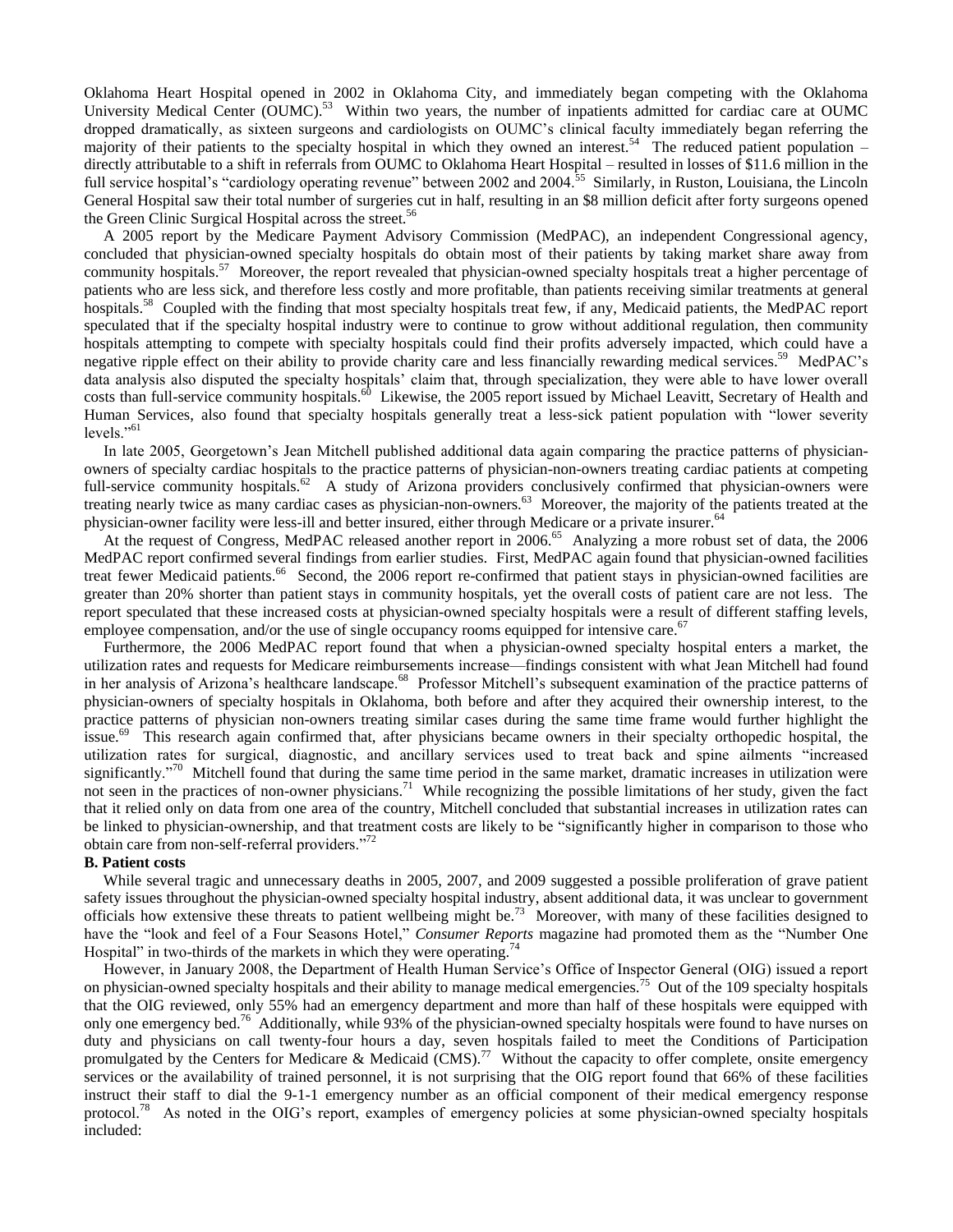- "9-1-1 will be called to the scene to attempt resuscitation."
- ―After hours, call 9-1-1 for a Code Blue. Upon arrival, [county] EMS will assume responsibility for the patient."
- "If conditions are such that staff should require additional assistance, 9-1-1 will be contacted.<sup>79</sup>

 Obviously, the recourse to 9-1-1 emergency assistance from the full-service hospital down the street or across town was for the purpose of patient stabilization, as well as patient transfer.<sup>80</sup> The former use of 9-1-1, i.e., "to obtain medical assistance to stabilize a patient" by 37 of the 109 hospitals seemingly constitutes a violation of the CMS's Conditions of Participation, which state that a hospital receiving Medicare funds may not rely on 9-1-1 emergency services as a substitute for its own emergency services.<sup>81</sup> In addition to these findings, the OIG's investigation revealed that 22% of all physicianowned specialty hospitals do not even have a policy or protocol in place that addresses patient emergencies, including appropriate use of response equipment, initial life-saving treatment, or transfer of patients to full-service hospitals.<sup>82</sup> This too constitutes a violation of the CMS's Conditions of Participation.<sup>83</sup>

 The substantive impact of the OIG's report was a series of four recommendations directing CMS to better monitor physician-owned specialty hospitals and to ensure their compliance with existing regulations regarding patient safety and emergency situations. But the real upshot was the additional fuel this data added to the fire of political criticism the physician-owned specialty hospital industry had been regularly enduring for much of the preceding decade. Given the considerable magnitude and variety of criticism, the industry should not have been caught off guard when it was delivered a mortal wound in March 2010 when Congress and the Obama administration passed the largest legislative healthcare reforms since the creation of Medicare and Medicaid.

# **PART III. A CASE STUDY FOR ETHICAL HEALTHCARE POLICY**

Legislative efforts addressing the constellation of issues raised by physician-owned hospitals can be traced to the Medicare Anti-Fraud and Abuse Statutes of the 1970s and early 1980s that attempted to eliminate perverse incentives that were resulting in overutilization and concomitant rising costs.<sup>84</sup> In 1989 Congress directed the Office of the Inspector General to study the "referring-physician ownership of, or compensation by, entities providing items or services for which Medicare may make payment; the range of such arrangements and the means by which they are marketed to physicians; the potential of such ownership or compensation to influence a physician's decision about referrals and to lead to inappropriate use; and the practical difficulties involved in enforcing actions against such arrangements that violate current anti-kickback provisions."<sup>85</sup> The OIG's report provided the data necessary to cement growing concerns over the practice of some physicians who were maintaining an ownership interest in health service centers to which they referred their Medicare and Medicaid patients. Congress soon passed the "Ethics in Patient Referrals Act," which had been sponsored by U.S. Representative Fortney H. (Pete) Stark, and primarily targeted self-referrals to facilities furnishing clinical laboratory services.<sup>86</sup> The reforms were expanded in 1993 to cover self-referrals to facilities offering additional health services, including inpatient and outpatient hospital services.<sup>87</sup>

Together, these efforts to prohibit physician self-referral would become more widely known as the Stark Laws.<sup>88</sup> Intended to prevent physicians from making patient referrals to any institution in which the physician enjoyed any financial connection, legislative compromises resulted in the insertion of an exception that would permit physicians to own an interest in a general facility if the "financial interest was in the entire hospital and not merely in a distinct part or department of the hospital.<sup>889</sup> Such compromise was possible because it was assumed by Congress that physicians with an ownership interest in a "whole hospital" – offering a diversity of services – would be less likely to have clouded judgment due to the dilution of potential economic gains in the context of a full-service, general hospital.<sup>90</sup> This exception notwithstanding, the Stark Laws were clear in their prohibition against physicians with an ownership interest in a distinct hospital subdivision being able to refer their Medicare patients to that subdivision.<sup>91</sup>

By capitalizing on the "whole hospital exception" in the Stark Laws, laws that otherwise were clear in their prohibition of similar physician self-referral schemes, the number of physician-owned specialty hospitals, often similar in size and scope to hospital departments, tripled to 100 between 1990 and 2003.<sup>92</sup> Premised upon this rapid growth and anecdotal media reports indicating an unfair competitive disadvantage for full-service community hospitals, as well as concerns about conflicts "inherent in physician self-referral,"<sup>93</sup> in December 2003 Congress instituted an eighteen-month moratorium on construction of physician-owned specialty facilities not already in existence or development on November 10, 2003.<sup>94</sup> When the congressional moratorium expired on June 8, 2005, the Centers for Medicare and Medicaid Services (CMS) extended the moratorium through administrative action until January 2006 so that it could "review its procedures for enrolling specialty hospitals in the Medicare program" and "undertake a series of steps to reform Medicare payments that may provide specialty hospitals with an unfair advantage" over community hospitals.<sup>95</sup> In 2007, the House of Representatives passed the Children's Health and Medicare Protection Act of 2007, which included a provision that would have eliminated the whole hospital exception for new or expanded physician owned hospitals – without any exceptions.<sup>96</sup> Nearly identical measures were passed in 2008, one by the House<sup>97</sup> and the other by the Senate,<sup>98</sup> with the only differences being exceptions for physician-owned hospitals to expand their capacity. None of these bills were successfully enacted, and it would be 2010 before Congress would act to regulate the approximately 265 physician-owned specialty hospitals operating around the United States that had essentially "taken a 'subdivision of a hospital' and made it a free-standing hospital in order to circumvent the prohibition in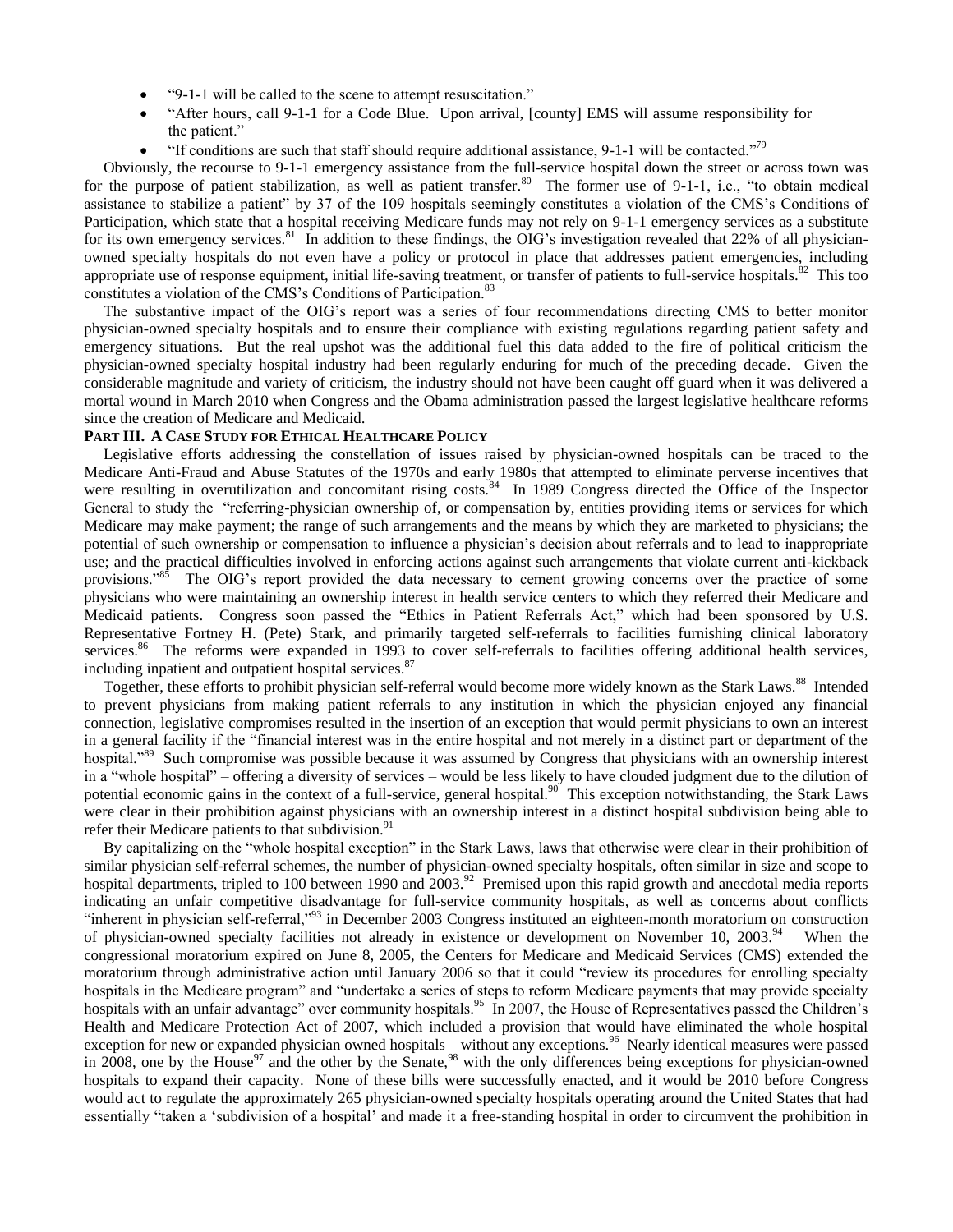the physician self-referral laws [otherwise] prohibit[ing] self-referral when the ownership is 'merely a subdivision of a hospital."<sup>99</sup>

On March 23, 2010, President Barack Obama signed "The Patient Protection and Affordable Care Act," ("ACA"), which included a section subtitled, "Limitation on Medicare Exception to the Prohibition on Certain Physician Referrals for Hospitals," ("Section 6001") into law.<sup>100</sup> Although the details are described below, Section 6001 essentially amends the Medicare Act to prohibit new or expanded physician owned hospitals from filing Medicare claims if a financial relationship exists between the referring physician and the hospital receiving the government reimbursement. "[F]erociously complex," the 2,000 page systematic health care overhaul was heralded as "the most significant piece of domestic legislation to emerge from Washington in decades."<sup>101</sup> For advocates of physician-owned specialty hospitals, however, the "illogical and unfortunate" legislation was predicted to "virtually destroy over 60 hospitals" that were currently under development and stifle any future growth of those facilities already in existence.<sup>102</sup> Predictably, interested parties opposed to physician-owned specialty hospitals viewed Section 6001 as "a good one that will stem the tide of an entrepreneurial approach to medicine that is potentially fatal."<sup>103</sup>

# **A. What does Section 6001 do?**

 Section 6001 of ACA amends Section 1877 of the Social Security Act, i.e., the Stark Laws, in ways that impact both physician-owned specialty hospitals already in existence, as well as those under development.<sup>104</sup> For those hospitals currently operating with Medicare certification, the new law prohibits increases to the number of operating rooms, procedure rooms, and beds for which the hospital is licensed, unless narrow exceptions can be met.<sup>105</sup> Moreover, the legislation addresses conflict of interest concerns by requiring disclosures to make the operation of these facilities more transparent.<sup>106</sup>

 In this same spirit of transparency, the new law also requires physician-owned hospitals to make available to the Department of Health and Human Resources a detailed annual report on the identity of investors, as well as the nature and extent of all investment terms.<sup>107</sup> Additionally, these facilities will have to disclose all ownership and investment interests to specific patients, as well as post general disclosure notices on websites and public advertising alerting the public to the hospital's status as physician-owned.<sup>108</sup>

 Finally, the reforms also address concerns related to the legitimacy of a physician's investment and patient safety. In a sub-section entitled "ensuring bona fide investment," the legislation curbs the ability of these facilities to expand the pool of physician-investors, while also explicitly forbidding an array of fraudulent investment terms and conditions.<sup>109</sup> The law addresses safety by requiring all hospitals without 24-hour on-site physicians to secure signed consent from patients.<sup>110</sup> Moreover, facilities relying on dialing 9-1-1 emergency services supplied by other, full-service area hospitals will have to provide baseline stabilization treatments and have the capacity to transfer patients to full-service hospitals without reliance upon 9-1-1 emergency transfer services.<sup>111</sup>

### **B. Legal challenge to ACA's Section 6001**

On June 3, 2010, Physician Hospitals of America ("PHA") and Texas Spine & Joint Hospital ("Texas Hospital") initiated litigation to enjoin the Secretary of the United States Department of Health and Human Services ("HHS") from implementing and enforcing Section 6001 on the grounds that the legislation was unconstitutional.<sup>112</sup> PHA is the trade association representing the interests of 166 physician-owned hospitals in 34 states.<sup>113</sup> The Texas Hospital is a twenty-bed facility that specializes in joint replacement, spine surgery, total knee replacement, and back and neck surgery.<sup>114</sup> At the time of Section 6001's passage, Texas Hospital had spent nearly \$3 million on an expansion project to increase facility capacity.<sup>115</sup> The total expansion project was forecast to exceed \$30 million, with financing "anchored in expected Medicare reimbursements."<sup>116</sup> The plaintiffs' suit requested declaratory and injunctive relief and advanced a theory that Section 6001 is not rationally related to a legitimate purpose nor is it justified by a factual basis, thereby violating their due process and equal protection rights under the Fifth Amendment. In addition to plaintiffs' contention that no factual basis exists to support Section 6001, they further argued that Section 6001 was enacted merely to provide a competitive business advantage to general and fullservice hospitals.<sup>117</sup>

 In defense of Section 6001, HHS set forth four justifications: 1) Physician ownership leads to overutilization of services; 2) physician ownership results in greater healthcare expenditures; 3) referral patterns undermine public and community hospitals, which provide uncompensated care and other services not usually offered by physician-owned hospitals; and 4) physician owned hospitals do not offer adequate emergency care.<sup>118</sup> Although the plaintiffs challenged the evidence relied upon by Congress when reaching its conclusions and advanced their theory that Section 6001 was only passed as "the product of a backroom deal brokered for the benefit of the American Hospital Association," the Court noted that it "is not in the business of passing judgment on the wisdom or appropriateness of legislative action."<sup>119</sup> Moreover, the Court noted that precedent only permitted overturning a statute under the rational basis standard when "the legislative facts on which the classification is apparently based could not reasonably be conceived to be true by the government decisionmakers."<sup>120</sup> In reviewing Section 6001 and its legislative history, the Court concluded that concerns over physician ownership and evidence that such arrangements create incentives for unnecessary referrals does constitute a rational basis for the law.<sup>121</sup>

 Plaintiffs also alleged that Section 6001 constitutes a regulatory taking of their real property and capital investment, as well as their ability to bill Medicare for additional patients they would treat in new or expanded hospitals.<sup>122</sup> The Court noted the fact that physician-owned hospitals are not economically viable without the ability to bill Medicare for self-referrals, yet concluded that the loss of the ability to bill Medicare for self-referred patients does not constitute an impermissible taking.<sup>123</sup>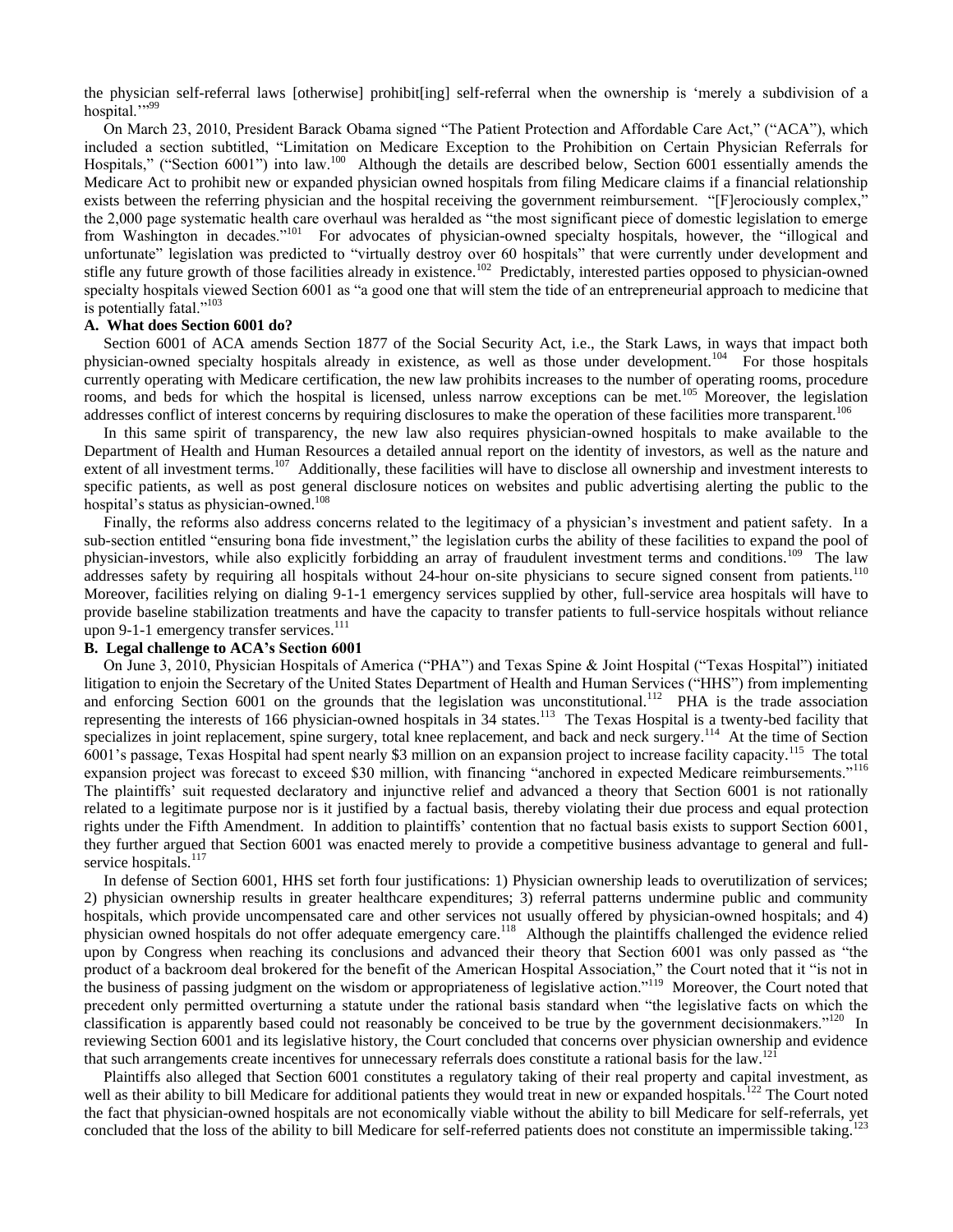Section 6001, as the Court highlights, does not prohibit physician owners from building or expanding a hospital or from seeking Medicare reimbursements for health services that do not result from a physician-owner referral.<sup>124</sup> Moreover, physician-owned hospitals are not forbidden by Section 6001 from continuing to self-refer when patients or their private insurers are paying the bill. Thus, the Court concluded that because Section 6001 does not proscribe, limit, or otherwise interfere with the Plaintiffs' use of their real property, the legislation does not result in a regulatory taking of real property.<sup>125</sup>

 Additionally, Plaintiffs argued that Section 6001 would create enormous financial hardship because Texas Hospital would have to forfeit its \$3 million investment and other PHA-affiliated hospitals would lose "over \$5 billion of investments" made toward new construction and expansion projects, all predicated upon their ability to bill Medicare for self-referred patients.<sup>126</sup> Yet the Court found that Plaintiffs could have "no *reasonable* expectation that the Medicare program would remain unchanged."<sup>127</sup> Rather, the history of Medicare – a "voluntary program which the government may alter at any time" – is marked by numerous changes in benefit policies, and, furthermore, the specific changes contained in Section 6001 had been considered and "almost enacted" by Congress in 2007 and 2008.<sup>128</sup> Physician owned hospitals were clearly on notice that reforms efforts to close the "whole hospital exception" loophole were afoot, and any financial decisions taken in the direction of expansion or further investment was a calculated risk on the part of physician-investors.

 On March 31, 2011, the Court granted the Defendant's Motion for Summary Judgment and dismissed all Plaintiffs' claims.<sup>129</sup> The Plaintiffs have elected to appeal the court's ruling to the 5th Circuit, and legislative challenges that would repeal Section 6001 have been introduced in the U.S. House of Representatives.<sup>130</sup>

## **C. In what ways does the reform legislation reflect ethical healthcare policy?**

### **1. Nonmaleficence**<sup>131</sup>

Considered narrowly, the medical ethics mandate to "do no harm" applies to the treatment an individual physician provides for an individual patient at the bedside. Yet, more broadly applied, the principle can be used to interrogate the systems and institutions that comprise the healthcare delivery mechanisms throughout society, and to determine whether a systemic harm is being perpetrated. In the context of physician-owned, specialty hospitals – or any component of the health care system – two questions are operative: 1. Are individual patients being harmed? and 2. Are broader, perhaps less immediately recognizable, harms being done to the health care system and/or the professionals who inhabit it?<sup>13</sup>

 The question of harm that may be done to individual patients is not easily answered. On the one hand, mistakes can happen in these physician-owned facilities, and without the adequate emergency facilities or appropriately trained personnel available, routine complications can result in unnecessary patient deaths.<sup>133</sup> Clearly, in some physician-owned hospitals, cost-saving measures were recklessly instituted, and some patients paid the ultimate price. Yet, proponents of the industry argue that three individual patient deaths are outliers, and the vast majority of patients receive quality care and enjoy an above-average hospital experience. Indeed, popular media and government report support the view that patient satisfaction at physician-owned facilities is generally high, in some instances higher than it is in competitor full-service, community hospitals.<sup>134</sup> Moreover, provisions of Section 6001 are clearly intended to compel more rigorous oversight of patient issues from the Centers for Medicare & Medicaid Services. Yet, the nonmaleficence analysis is incomplete if it concludes with the individual experience of those patients equipped with private insurance or Medicare who are fortunate enough to experience one of these five-star facilities.

 Considered in a broader context and recalling Brennan's modified Rawlsian thought experiment, there do appear to be systemic harms perpetrated by these physician-owned facilities that necessitate regulations consistent with ethical healthcare policy. Take, for instance, the patterns of care at physician-owned specialty hospitals relative to Medicaid patients. The March 2005 and 2006 reports by MedPAC provide empirical evidence that physician-owned specialty hospitals are "less likely to treat Medicaid patients than community hospitals in the same areas and that physician-owned specialty hospitals tended to treat healthier patients."<sup>135</sup> In fact, according to the 2006 MedPAC data, Medicaid patients represented only 3% of the discharges at physician-owned heart hospitals and only 2% of the discharges at physician-owned orthopedic and surgical hospitals.<sup>136</sup> At non-physician-owned heart hospitals, the share of Medicaid patients was 7%, while non-physician-owned orthopedic and surgical hospitals averaged a patient population consisting of 3% Medicaid eligible. These findings were consistent with the Government Accountability Office 2003 report finding that community hospitals treated twice as many Medicaid patients as did physician-owned specialty hospitals.<sup>137</sup> These statistics and the investigations that yielded them led MedPAC to conclude that "[o]ther specialty hospital decisions such as location, mission, emergency room capability, and physician financial incentives to avoid Medicaid patients may have contributed to the lower Medicaid shares at physicianowned hospitals."<sup>138</sup>

 Section 6001 includes specific provisions addressing this discrepancy in treatment patterns relative to Medicaid patients between physician-owned and non-physician-owned facilities. Going forward, any physician-owned facility seeking to expand its capacity will have to match or outpace the percentages of Medicaid patients being treated at non-physician-owned facilities. This legislative solution seems consistent with the priorities of an ethical health policy, because it seeks to end the harm being done by physician-owned facilities that may have been otherwise tempted to avoid treating patients that are potentially both sicker and less likely to result in high profit margins. Specifically, these provisions of the new law attempt to fix the competitive harm created by an unfair playing field where physician-owned specialty hospitals can exploit the "whole hospital exception" and operate with little concern for treating Medicaid patients, while this less profitable care is relegated to the full-service hospital across the street. At a minimum, this provision of the new law addresses concerns that physician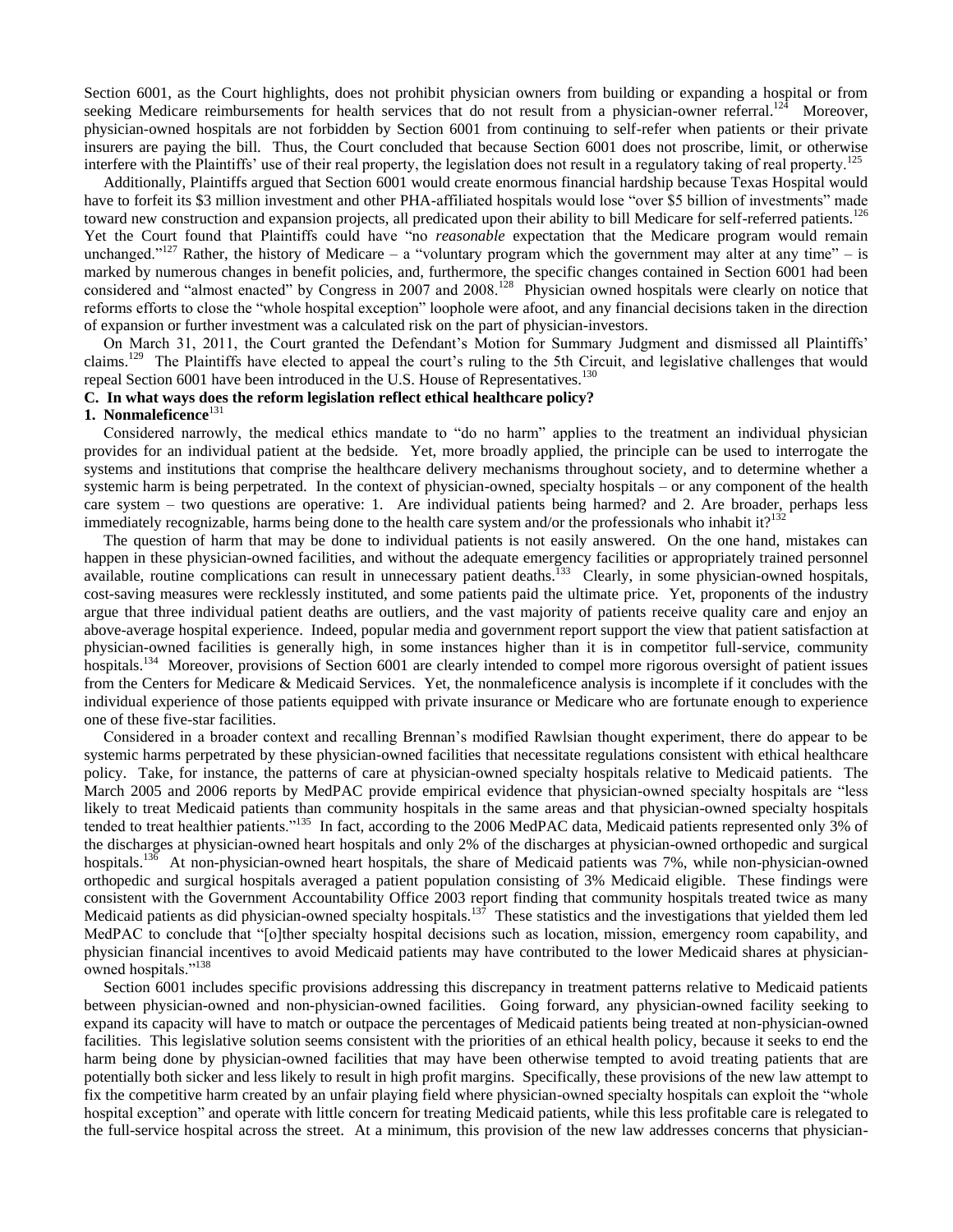owned specialty hospitals foster a two-tiered health care system – one for the wealthy and well-insured and one for those of lower socio-economic status. To the extent that physician-owned facilities were incentivized to pursue treatment opportunities with patients that would yield higher profits, while relegating others to a second-class network of treatment facilities, such incentives were eliminated as of March 23, 2010.

 Yet, one wonders whether a more robust appreciation for ethical concerns might have prompted reformers to go a step further. The mandate to treat a higher percentage of Medicaid patients is only triggered in the event the physician-owned facility seeks to expand capacity. Arguably, an opportunity was missed to even the playing field in those communities where physician-owned specialty hospitals have skimmed the more lucrative patients away from full service facilities that are also engaged in charity care. Given the fact that public money, in the form of Medicare reimbursements, provides the operating capital for these for-profit enterprises, it would perhaps be even more fair and reasonable to require existing physician-owned facilities to increase their percentage of care to underserved populations as a retroactive condition for continued participation in the Medicare program.

## **2. Conflicts of Interest**

 In addition to the ethical concerns over unnecessary harms that threaten individual patients, an entire class of non-Medicare-eligible patients, and full-service hospitals, another fundamental ethical concern addressed by the new legislation is the issue of a physician's conflicting pecuniary interests. Throughout the history of healthcare this conflict of interest, which is to a certain extent unavoidable, has been at the heart of medical ethics and professionalism norms (especially in America, where the entrepreneurial, money-making potential of healthcare delivery has been well-documented).<sup>139</sup> At some level a conflict will always exist between a physician's need for personal income and the patient's need for medical treatment.<sup>140</sup> Thus, the question may simply boil down to whether or not physician-owned hospitals exacerbate or reduce this inherent conflict. On May 17, 2006, in a Senate Finance Committee hearing considering the issue of physician-owned specialty hospitals, Senator Charles Grassley asked the question this way: Do these health facilities "serve the best interests of the patients being treated by them, or [do] they serv[e] the best interests of the physicians who own and operate them?"<sup>141</sup>

 Appropriating an ethical healthcare policy framework might reformulate the question to ask specifically whether these institutions promote a patient-centered commitment that reinforces the physician's ethical duty or do these facilities only further confuse the physician's judgment when making determinations about treatments and tests that may or may not be necessary? Given the abundance of evidence demonstrating repeated patterns of over-utilization when physicians have an economic self-interest, $142$  physician-owned facilities necessitate a high level of regulatory scrutiny. Thus, the provisions of Section 6001 that require annual reporting to federal regulators specifying the identity of all physician owners or investors and the nature and extent of their ownership interest are reasonable measures in the right direction. Providing information to the government that will facilitate the monitoring of physician practice patterns is a reasonable requirement for participation in a federal reimbursement program, and it should aid in efforts to monitor physician-owned facilities. Moreover, additional requirements included in the legislation that mandate full disclosure to specific patients and explicit public notice on all websites and advertising, are likewise reasonable regulations that theoretically serve both to intensify the public oversight of the industry and also to inform individual patients and the public consistent with the ethical and common law duty to ensure that medical treatment only commence after informed consent has been secured.<sup>143</sup>

 Yet, decades of critics have argued that legal regulations requiring informed consent do not necessarily result in betterinformed patients.<sup>144</sup> Nothing in the ACA reforms can guarantee that patients, many of whom may have compromised capacity, $145$  will appreciate the conflict created by physician-investor, self-referral schemes. Additionally, one is left to wonder how such a disclosure might undermine a patient's or a community's general sense of trust in the medical profession. Could a more widespread public knowledge of physician-ownership actually intensify cynicism and undermine efforts to encourage the public to develop long-term, trusting relationships with healthcare providers? Given the dual uncertainties over whether disclosure will actually adequately inform and empower patients, as well as the concern over public backlash if physicians are broadly viewed to be driven by pecuniary interests, one wonders if an outright, retroactive ban would be the *most* ethical policy reform in this area. After all, some measure of conflicting financial interest is unavoidable. Physicians must eat. Staff must be paid. Medical school loans are a reality. Yet, physician-owned hospitals unnecessarily create an additional layer of pecuniary conflict that policy makers, guided by the ethical concerns raised in this Article, could reasonably decide to ban retroactively and completely, consistent with the original intent of the Stark legislation.

## **3. Bona fide, transparent ownership**

 Proponents of physician-owned specialty hospitals are tireless in making their claims that their entrepreneurial efforts are consistent with the best ideals of a competitive, free-market environment that rewards efficiency and innovation. Additionally, their insistence that a motivation beyond profit-taking can be found in a good-faith desire for greater physician autonomy and freedom from large hospital and conglomerate bureaucracies is compelling. Indeed, it is completely reasonable for physicians to desire professional freedom from the frustrations of administrative hassles and clinical empowerment to exercise control and develop specific competencies over those practice dynamics that will result in the highest levels of patient care. The desire to "own" their own practice, in the sense of controlling it, seems both reasonable, and consistent with enduring ethical concerns over individual autonomy and self-determination on the part of professional healthcare providers.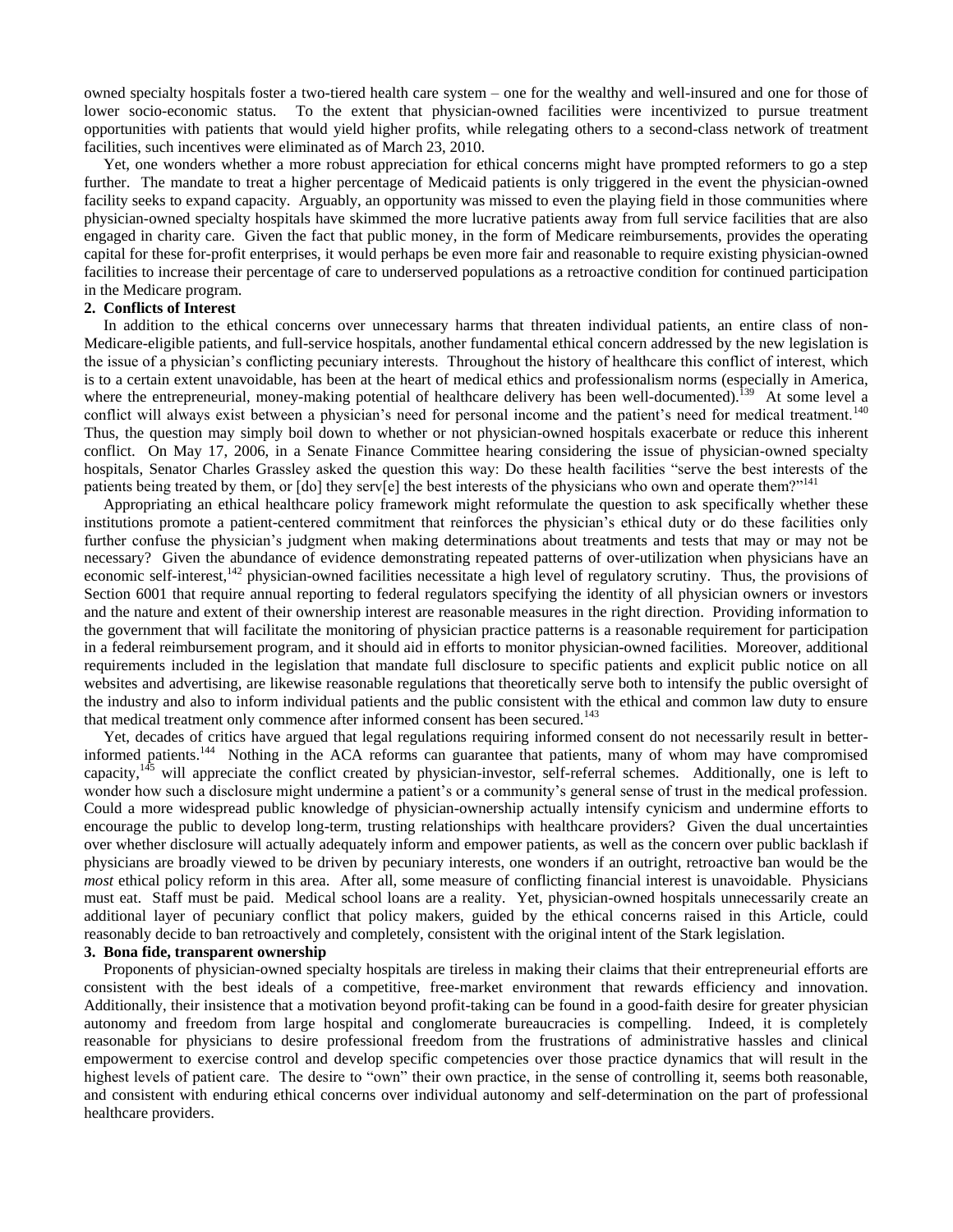Yet, American medicine's history of kickback deals and fiscally reckless self-referral practices renders it difficult to see only this silver lining of hospital ownership that proponents proffer.<sup>146</sup> Copious amounts of data confirm that financial interests influence medical decision-making.<sup>147</sup> Hence, those provisions of Section 6001 designed to monitor whether physician ownership deals will indeed be "bona fide investments" appear to be justified by the concerns of a healthcare policy guided by ethical considerations. Indeed, abuse of patients (through the ordering of extraneous tests or procedures) or abuse to the system (through increasing Medicare costs and waste of finite resources) could more easily occur if a physician felt obligated to co-investors in the hospital who had: offered investment terms to the physician more favorable than those offered to non-physician owners; provided a loan to entice the physician to invest; guaranteed or subsidized a loan related to the physician's acquisition of an ownership interest; distributed a dividend or other return on any basis other than one directly proportional to the physician's investment share; or provided an opportunity for a physician to purchase or lease property under the control of the hospital on terms more favorable than those offered to an individual who is not a physician owner.

 Each of these potential deal points, arguably completely ethical in the context of negotiations and transactions in most other industries, is forbidden by Section 6001. However, such regulations, viewed through the lens of ethical healthcare policy concerns, are easily justified on the rational basis that in their absence it would be too easy for investment-related concerns and motivations to cloud the physician's judgment and result in adverse consequences to an array of stakeholders, including the individual patient and the broader population that rightly expects prudent financial decisions with regard to finite public resources. As noted throughout this Article, people who become patients are frequently in uniquely vulnerable conditions, and the care they expect and deserve to receive should not be influenced by some lingering sense of payback or obligation felt by the physician towards his investment partners in a jointly-owned hospital facility.

 Assuming that (1) these investment restrictions can adequately safeguard the legitimacy of physician ownership in these facilities, (2) sufficient transparency protocols can be put in place that allow for regulator oversight of potential overutilization and assure appropriate patient consent that permits informed decision making, (3) fair competition can be promoted with regard to the socioeconomic demographics and illness severities of the patient population, and (4) corners are not cut with regard to emergency services and patient safety, then Section 6001 will have reformed this industry in ways that highlight ethical priorities for future reform efforts. Yet, these are not trivial assumptions, and one is left to wonder whether the copious amount of negatives associated with physician-owned hospitals simply outweighs their potential for positive contributions to the healthcare system. A more robust and aggressive attempt at healthcare reform driven by ethical considerations suggests a complete closure of the "whole hospital exception" loophole and retroactive removal of Medicare certification from those facilities currently operating may have been the more prudent course.<sup>148</sup> **CONCLUSION**

"Ethics in its broadest sense," Professor Larry Churchill observes, "concerns how we live and the choices we make."<sup>149</sup> Brought to bear in the context of practical policy deliberations, such normative reflections facilitate review of the array of values in play and the commitments of the various participants. Contemplation of ethical concerns, ultimately, makes it possible to understand more fully the operative principles underlying stakeholders' positions, as well as their implications and likely consequences if adopted. To the extent health policy decisions must negotiate inherent conflicts of interest, the prioritization of competing goods, and the distribution of benefits and burdens among those who are vulnerable and have disparate bargaining power, the explicit guidance of ethical considerations should be more robustly adopted by those charged with oversight, governance, and continuing reform of our healthcare system.

#### **FOOTNOTES**

 $\overline{\phantom{a}}$ 

<sup>1</sup> The substantive basis of the first American Medical Association code of medical ethics was THOMAS PERCIVAL, MEDICAL ETHICS; OR A CODE OF INSTITUTES AND PRECEPTS, ADAPTED TO THE PROFESSIONAL CONDUCT OF PHYSICIANS AND SURGEONS (1803). *See generally* DONALD E. KONOLD, A HISTORY OF AMERICAN MEDICAL ETHICS 1847-1912 (1962).<br><sup>2</sup> See John H. McArthur & Francis D. Moore, *The Two Cultures and the Haglik Care Boughtion*, 277

*See* John H. McArthur & Francis D. Moore, *The Two Cultures and the Health Care Revolution,* 277 JAMA 985, 985 (1997) (arguing that while traditions of commercialism and professionalism both share a central role in the evolution of social institutions in the United States, "threats" exist to the "quality and scope of medical care" when "the tradition of medical professionalism is overtaken by the commercial ethic and by corporations seeking profit for investors from clinical care of the sick.‖); JEROME P. KASSIRER, ON THE TAKE: HOW MEDICINE'S COMPLICITY WITH BIG BUSINESS CAN ENDANGER YOUR HEALTH (2005) (describing the wide-spread and pernicious impact of money on the practice of medicine); MAGGIE MAHAR, MONEY-DRIVEN MEDICINE: THE REAL REASON HEALTH CARE COSTS SO MUCH (2006) (noting that medicine involves a "transaction based on trust" and documenting the tensions between free markets and the delivery of healthcare services); Joseph J. Fins, *Commercialism in the Clinic: Finding Balance in Medical Professionalism*, 16 CAMBRIDGE Q. HEALTHCARE ETHICS 425, 425 (2007) ("There is a palpable malaise in American medicine as clinical practice veers off its moorings, swept along by a new commercialism that is displacing medical professionalism and its attendant moral obligations."); William S. Andereck, *Commodified Care*, 16 CAMBRIDGE Q. HEALTHCARE ETHICS 398 (2007) (examining the characteristics of healthcare commodification in the context of medical care and exploring its effects on the doctor-patient relationship); Larry R. Churchill, *The Hegemony of Money: Commercialism and Professionalism in American Medicine*, 16 CAMBRIDGE Q. HEALTHCARE ETHICS 407 (2007) (exploring the cultural meaning attached to money and its pervasive force throughout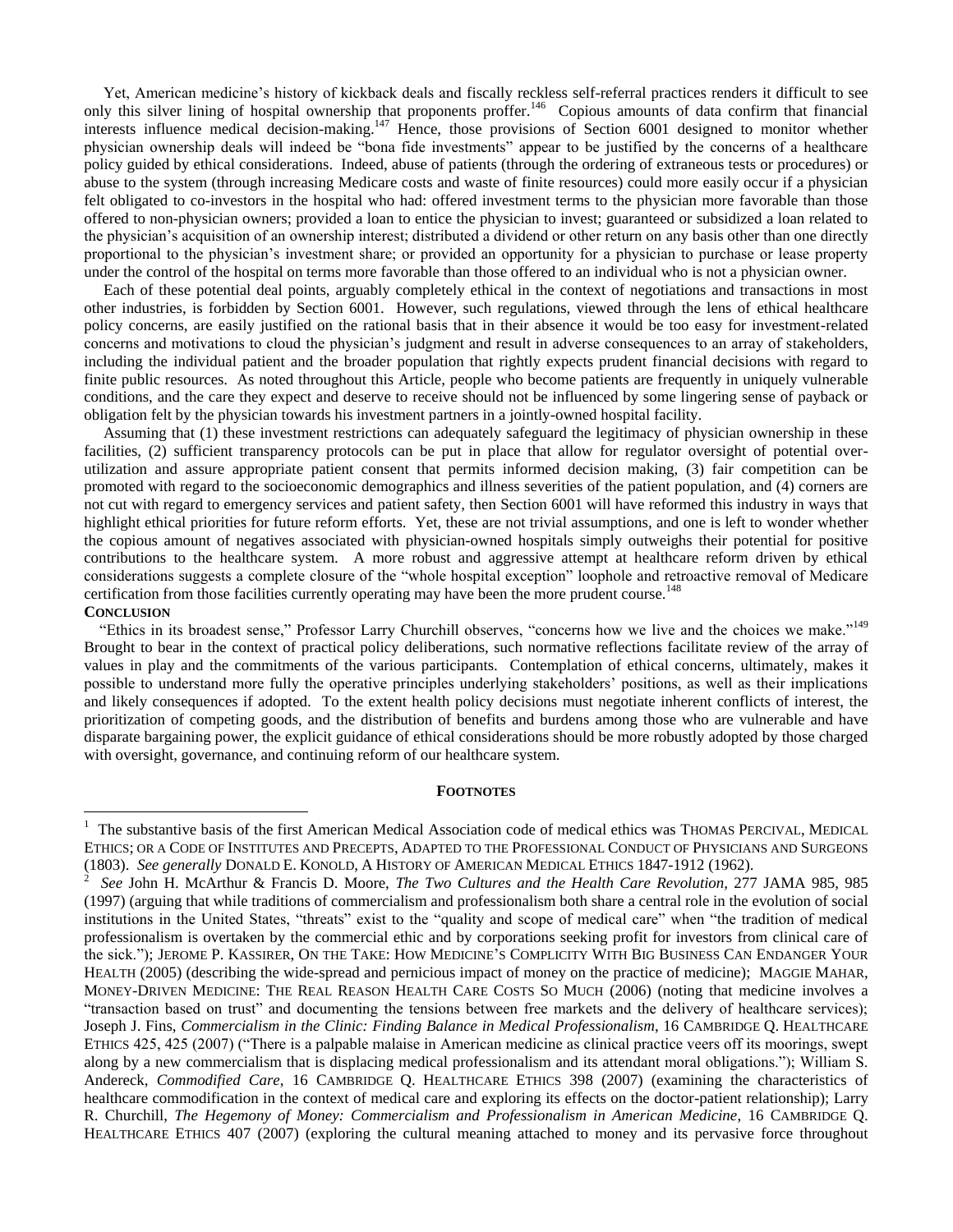medical research, education, and the delivery of health services); Marc A. Rodwin, *Medical Commerce, Physician Entrepreneurialism, and Conflicts of Interest*, 16 CAMBRIDGE Q. HEALTHCARE ETHICS 387 (2007) (tracing the historical development of medical commerce in the United States from the late  $18<sup>th</sup>$  century through the early  $21<sup>st</sup>$  century, and arguing that the primary problem of commercialism in medicine today is the conflict of interest that arises when loyalty to patients and the exercise of independent professional judgment is compromised by physician entrepreneurship); Jacob Needleman, *A Philosopher's Reflection on Commercialism in Medicine*, 16 CAMBRIDGE Q. HEALTHCARE ETHICS 433, 437 (2007) (advocating for reflection among physicians as to "how  $\ldots$  the money factor  $\ldots$  impact[s] the human values often assumed to define the art of medicine, understood as the work of always and in everything giving first priority to the health and wellbeing of the individual patient[.]"); Arnold S. Relman, *The Problem of Commercialism in Medicine*, 16 CAMBRIDGE Q. HEALTHCARE ETHICS 375, 376 (2007) ("We have a dysfunctional healthcare system, dominated by investor-owned businesses and by market competition that has created a new commercialized environment. It is a system incompatible with the needs of community and personal medical care and with the values of medical professionalism that have traditionally shaped the behavior of our physicians. But we also have a new generation of physicians too ready to accept the replacement of professional values by market dogma—too willing to believe that medical care is just another economic commodity, of which they are simply "providers." All in all, this bodes ill for the future of U.S. healthcare, which is becoming intolerably expensive, inequitable, and insensitive to the needs of our society.‖); Bernard Lown, *The Commodification of Health Care*, PNHP 2007 NEWSLETTER (Physicians for a Nat'l Health Program, Chicago, IL), at 40 ("Health care in America . . . has been transformed into a for-profit enterprise in which physicians are ‗health care providers,' patients are consumers, and both subserve corporate interests. The effect has been to convert medicine into a business, deprofessionalize doctors and far worse, depersonalize patients."); Arnold S. Relman, *Medical Professionalism in a Commercialized Health Care Market*, 298 JAMA 2668 (2007); CARL ELLIOTT, WHITE COAT BLACK HAT: ADVENTURES ON THE DARK SIDE OF MEDICINE *xi* (2010) ("A series of social and legislative changes have transformed medicine into a business, yet because of medicine's history as a selfregulating profession, no one is really policing it.").

 $\overline{a}$ 

<sup>3</sup> With federal and state government spending included, total health-related expenditures are currently in the neighborhood of \$2.5 trillion per year, accounting for greater than one-sixth of the U.S. economy. Timothy Stoltzfus Jost, *Global Health Care Financing Law: A Useful Concept?* 96 GEO. L.J. 413, 414 (2008) ("The United States spent almost one sixth of its Gross Domestic Product (GDP) on health care in 2003; this was more than it spent on food, transportation, housing, or any other expenditure." *citing* U.S. CENSUS BUREAU, STATISTICAL ABSTRACT OF THE UNITED STATES, 2007, at 435 tbl.656 (126th ed. 2006)).

<sup>4</sup> The diminished influence of professional societies and the decline in their systemic self-regulation can also be traced to the U.S. Supreme Court's decision in *Goldfarb v. Virginia State Bar* and the ensuing series of antitrust lawsuits and Federal Trade Commission decisions. *See* Rodwin, *supra* note 2, at 392-93 (*citing In re* Am. Med. Ass'n, 94 F.T.C. 701, 801 (1979); *In re* Mich. Optometric Ass'n, 94 F.T.C. 342 (1985); *In re* Am. Acad. of Opthalmologists, 108 F.T.C. 25 (1986); Wilk v. Am. Med. Ass'n, 895 F.2d 352 (7th Cir. 1990)).

<sup>5</sup> Mattia Gilmartin and Edward Freeman acknowledge that many think "health care is not a business, never has been a business, and should not be operated as a business." Citing healthcare's significant percentage of gross domestic product and the "corporatization of the American health care sector" that dominated the latter half of the twentieth century, Gilmartin and Freeman dismiss the notion and make the assertion that this Article assumes: "health care is solidly a business endeavor." Mattia J. Gilmartin & R. Edward Freeman, *Business Ethics and Health Care: A Stakeholder Perspective*, 27 HEALTH CARE MGMT. REV. 52, 53-54 (2002) (citing generally ROSEMARY STEVENS, IN SICKNESS AND IN WEALTH: AMERICAN HOSPITALS IN THE TWENTIETH CENTURY, 1989). *See also* Mary Rorty, Patricia Werhane, & Ann Mills, *The Third Face of Medicine: Ethics, Business and Challenges to Professionalism, in* ETHICS AND THE BUSINESS OF BIOMEDICINE 215 (Denis G. Arnold ed., 2009) ("But the consensus at the beginning of this century is that indeed, if not merely a business, medicine is also a business."); LEONARD J. WEBER, BUSINESS ETHICS IN HEALTHCARE: BEYOND COMPLIANCE 5 (2001) ("Healthcare is a business but it is not just like every other business.‖); Sara L. Beckman & Michael L. Katz, *The Business of Health Care Concerns Us All: An Introduction*, 43 CAL. MNGM'T REV. 9, 11 (2000) ("Where there is a strong backlash or not against reliance on market forces in health care, the business of health care is going to remain a business, and a complicated one."); KENMAN L. WONG, MEDICINE AND THE MARKETPLACE: THE MORAL DIMENSIONS OF MANAGED CARE 66 (1998) ("Medicine has always been about someone's financial gain. . . . To some degree, medicine has always been a commodity."). Moreover, to paraphrase the U.S. Supreme Court's discussion of professionalism and the practice of law, it simply cannot be denied that in the modern world, the activities of physicians play an important part in commercial intercourse, notwithstanding the profession's historic claim that profit is not the goal. Goldfarb v. Virginia State Bar, 421 U.S. 773, 787 (1975).<br><sup>6</sup> For a brief history of how entrepreneurial, market influences have contributed to the evolution of heal

United States, see Joshua E. Perry, *An Obituary for Physician-Owned Specialty Hospitals*, HEALTH LAW., DEC. 2010, at 24, 24-25. As early as 1912, "ruinous competition" and the practice of medicine as "competitive business for profit" were widespread concerns. James P. Warbasse, *What is the Matter with Medical Profession?* 6 LONG ISLAND J. MED. 271-275 (1912) *cited in* Donald W. Light, *Ironies of Success: A New History of the American Health Care "System,"* 45 J. HEALTH & SOC. BEHAVIOR 1, 1 (2004). An American Medical Association survey of 6000 physician, conducted in the early  $20<sup>th</sup>$  century,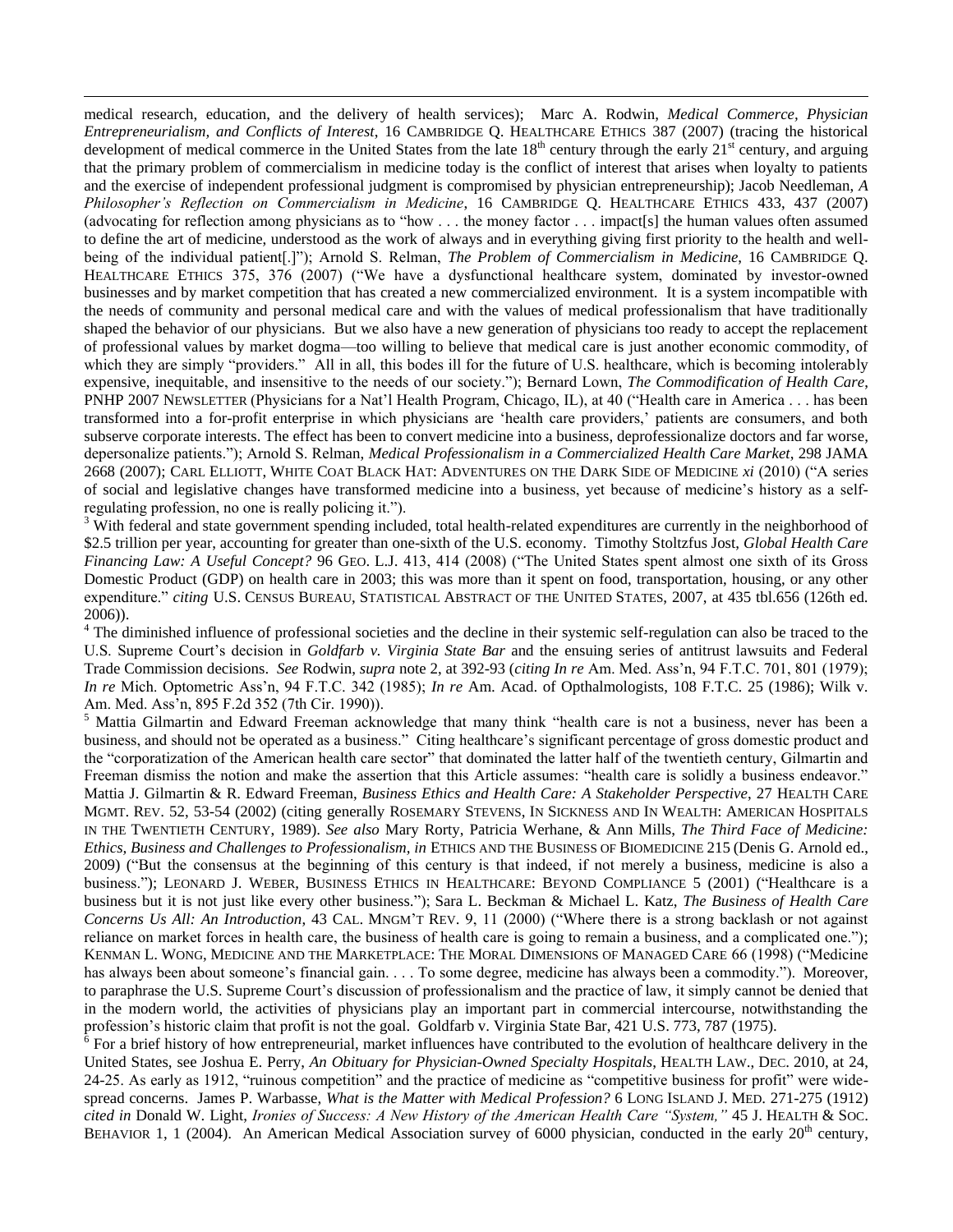revealed that entrepreneurial, market-oriented approaches to medical practice in the form of kickbacks and commissions were not uncommon. MARC A. RODWIN, MEDICINE, MONEY, AND MORALS: PHYSICIANS' CONFLICTS OF INTERESTS 24-26 (1993). At the outset of the 21<sup>st</sup> century, a motley mix of free market forces, government bureaucracies, and legal rules and regulations drive most policies and procedures in the broad and complex healthcare sector of the nation's economy. Of course, this triumvirate dominates most commercial sectors of U.S. business activity, from trading floors in New York to automobile production in Michigan to industrial agriculture in California, yet healthcare's deep connection with ethical traditions and concern over the best interests of the patient set it apart from most other industries. *See generally* Arrow, *infra* note 9, at 948-954.

 $\overline{a}$ 

 $<sup>7</sup>$  For an additional example of entrepreneurial advances in healthcare delivery that raises similar concerns about misaligned</sup> interests between taking profits and treating patients in the specific context of end-of-life care, see generally Joshua E. Perry & Robert C. Stone, *In the Business of Dying: Questioning the Commercialization of Hospice*, 39 J. LAW, MED. & ETHICS 224 (2011).

8 Pub. L. No. 111-148, 124 Stat. 119 §§ 6001, 10601 (Mar. 23, 2010). The ACA was amended by the Health Care and Education Reconciliation Act of 2010, Pub. L. No. 111-152, 124 Stat. 1029 § 1106 (Mar. 30, 2010) (to be codified at 42 U.S.C. § 1395nn).

9 *See generally* Kenneth J. Arrow, *Uncertainty and the Welfare Economics of Medical Care*, 53 AM. ECON. REV. 941 (1963).

<sup>10</sup> *See* Lois Shepherd & Mark A. Hall, *Patient-Centered Health Law and Ethics*, 45 WAKE FOREST L. REV. 1429, 1447 (2010) ("The high stakes involved in medical care cause a shared vulnerability."); Sandra H. Johnson, *Test-Driving* "Patient-*Centered Health Law,"45 WAKE FOREST L. REV. 1475, 1487 (2010)* ("A model of mutuality would see both patient and doctor as vulnerable and emotional, and as knowledgeable and skilled. . . . [D] octors are quite vulnerable to emotions such as fear, anger, and sadness in working with patients and in confronting illness. . . . [P]atients may, in fact, have superior knowledge.").

 $11$  The attorney-client relationship offers a notable analogue. Arrow notes the existence of "strong institutional similarities between the legal and medical-care markets," but beyond the particular relationship that might exist between certain types of attorneys and clients (i.e., criminal defendants, parties to divorce and child custody proceedings), the healthcare transaction between doctor and patient is unique in terms of demand frequency, product uncertainty, supply conditions, and pricing. Kenneth J. Arrow, *Uncertainty and the Welfare Economics of Medical Care*, 53 AM. ECON. REV. 941, 948-954 (1963). *See also* Joshua E. Perry, *The Ethical Costs of Commercializing the Professions: First-Person Narratives From the Legal and Medical Trenches*, 13 U. PA. J. L. & SOC. CHANGE 169, 197-201 (2010) (presenting empirical qualitative evidence arguing that attorneys and physicians – both of whom have constitutive commitments to put the interests of others ahead of their own – share similar moral distress around issues related to commercialization of their professions).

 $\frac{12}{12}$  The discussion in this article is limited to the "transaction" between a patient-consumer and the physician-provider. A comprehensive application of this article's thesis to the sweeping landscape that constitutes the broader, systemic business of healthcare is beyond the scope of this article. However, the vast array of treatment facilities (inpatient and outpatient), clinicians, insurance companies, marketing and advertising firms, information technology consultants, billing and collection agencies, the global pharmaceutical industry, and other producers of life science products and devices constitute a complex ―healthcare business‖ that offers a variety of future explorations of the framework this article suggests is critical. *See generally* Arnold S. Relman, *The New Medical-Industrial Complex*, 303 NEW ENG. J. MED. 963, 963-965 (1980). The Harvard Medical School professor and former editor of *The New England Journal* was among the earliest observers and critics of the healthcare business that mushroomed throughout the 1970s in the wake of Medicare/Medicaid passage in 1965. *See* E. RICHARD BROWN, ROCKEFELLER MEDICINE MEN: MEDICINE AND CAPITALISM IN AMERICA 203 (1979) (It was, however, the mid-1960s creation of Medicare and Medicaid that would feed "the market competition between hospitals and the avariciousness of hospital administrators, construction companies, banks, the medical supply industry, and others who could get their hands into the public till."). Dr. Relman distinguishes between the "old" medical-industrial complex, primarily pharmaceutical and medical device corporations, and the "new" emerging "network of private corporations engaged in the business of supplying health-care services to patients for a profit." Writing in 1980, he was not concerned about the former. *Id.* at 963. Twenty-seven years later, he remains very concerned about his view of "the future of U.S. healthcare, which [he argues] is becoming intolerably expensive, inequitable, and insensitive to the needs of our society." *See* Relman, *The Problem of Commercialism in Medicine*, *supra* note 2, at 376.

<sup>13</sup> See Arrow, *supra* note 9, at 948-58; Marc J. Roberts & Michael R. Reich, *Ethical Analysis in Public Health*, 359 THE LANCET 1055, 1057 (2002) (" $\ldots$  [H]ealth is generally viewed as special or different from most other things produced by the economy."). *See generally* NORMAN DANIELS, JUST HEALTH CARE (1985) (arguing that healthcare is "special" because of its impact on individual access to opportunity in a free society) and Norman Daniels, *Justice, Health, and Healthcare*, 1 AM. J. BIOETHICS 2, 3 (2001) (building upon Rawls's theory of justice as fair equality of opportunity, Daniels states that "by keeping people close to normal functioning, healthcare preserves for people the ability to participate in the political, social, and economic life of their society. It sustains them as fully participating citizens—normal collaborators and competitors—in all spheres of social life.").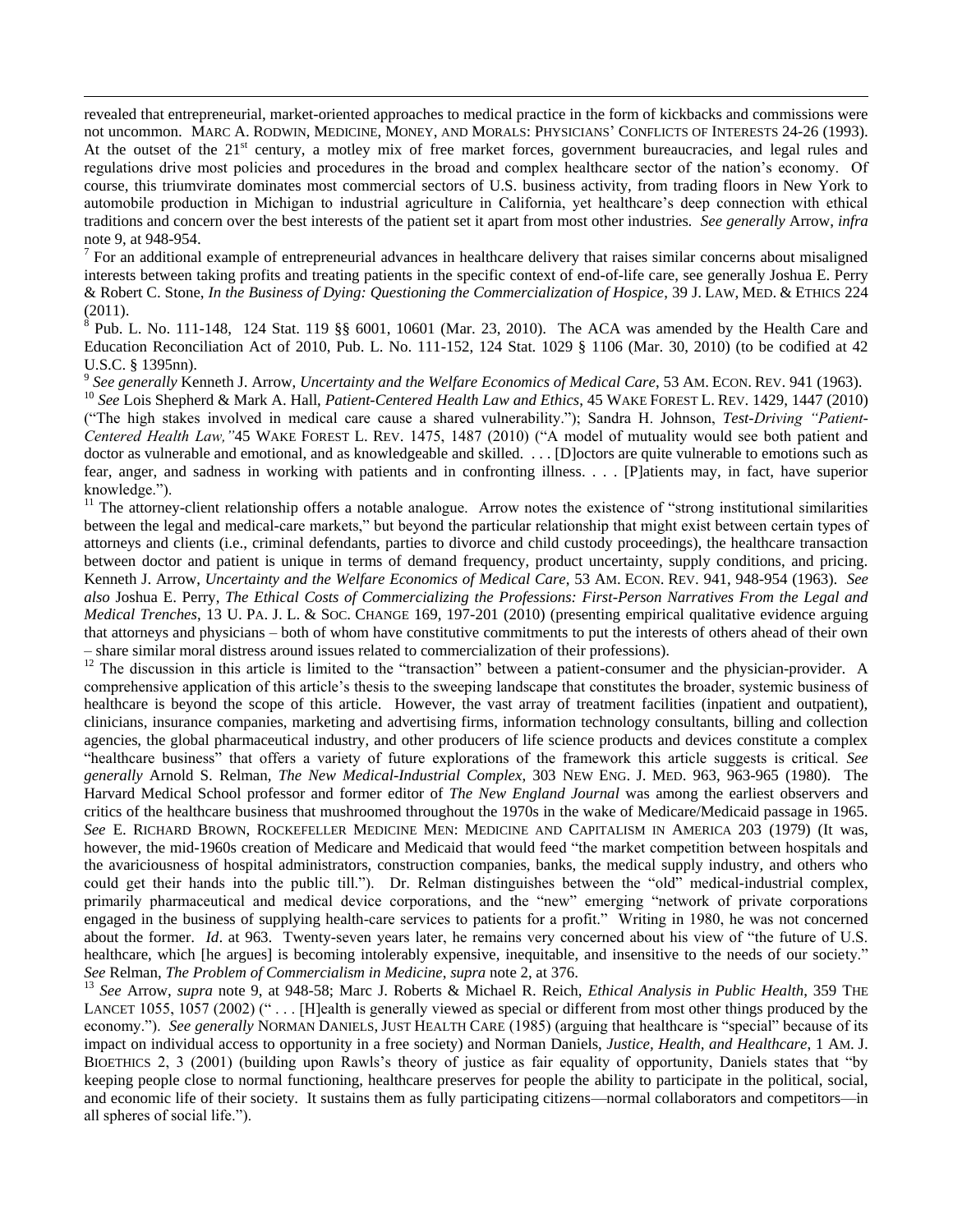<sup>14</sup> See generally Perry, *supra* note 11 (discussing the service component and relational aspects at the heart of historic notions of professionalism); Troyen A. Brennan, *An Ethical Perspective on Health Care Insurance Reform*, 19 AM. J.L. & MED. 37, 48 (1993) ("Indeed, traditional medical ethics insisted that physicians do everything possible for the individual patient, independent of political or economic constraints.").

<sup>15</sup> See Johnson, *supra* note 10, at 1475 ("The health-law reform movement of the 1970s asserted the primacy of the individual patient's moral agency, autonomy, and choice. . . . This reform movement was patient centered in that it elevated the power and status of the individual patient in the physician-patient relationship and revealed that the relevant norms in decision making about medical treatment were not owned by medicine alone, but rather were social and individual moral questions.").

<sup>16</sup> See Arrow, *supra* note 9, at 949 ("medical care belongs to the category of commodities for which the product and the activity of production are identical . . . [and, therefore] the customer cannot test the product before consuming it, . . . [creating] an element of trust in the relation.").

<sup>17</sup> *See generally* Heather Elms, Shawn Berman, & Andrew C. Wicks, *Ethics and Incentives: An Evaluation and Development of Stakeholder Theory in the Health Care Industry*, 12 BUSINESS ETHICS Q. 413, 425 (describing the case of *Ching v. Gaines*  and concluding that economic incentives can encourage physicians to behave in ways inconsistent with the ethical norms of the profession).

<sup>18</sup> *See infra* note 35 and accompanying text. This notion that "being a patient" is a unique ontological position is a key component to this Article's claim that ethical considerations driven by concerns over the patient's best interest should inform healthcare law and policy reforms in the absence of industry self-regulation and overt exploitation of statutory loopholes.

<sup>19</sup> Kenneth Arrow, *Reflections on the Reflections*, *in* UNCERTAIN TIMES: KENNETH ARROW AND THE CHANGING ECONOMICS OF HEALTH CARE (Peter J. Hammer et al., eds., 2003) ("I am not denying that moral authority may be based on illusions, and that those illusions will be carefully fostered. But I want to emphasize that social norms [e.g., expectations that a physician does not make treatment decisions premised on pecuniary self-interest are based on . . . perceived mutual gains, and that one must be wary of assuming that these perceptions are not based as much on reality as on other perceptions.").

<sup>20</sup> Brennan, *supra* note 14, at 38. (1993). *See generally* Wendy K. Mariner, *Business vs. Medical Ethics: Conflicting Standards for Managed Care*, 23 J.L. MED. & ETHICS 236, 238 (1995).

<sup>21</sup> Brennan, *supra* note 14, at 48. Aiming his argument more specifically at the problems associated with access to healthcare by the uninsured. Professor Brennan explicitly argued that "an ethics of health policy should share some common themes with traditional medical ethics.<sup>"</sup> *Id*. Brennan notes the difficulty of merging a traditional medical ethics that requires physicians to "do everything possible for the individual patient" with an ethics of health care policy that has as "its central paradigm the limits on medical care resources.‖ *Id*. at 48-49. *See also* Larry R. Churchill, *What Ethics Can Contribute to Health Policy*, *in* ETHICAL DIMENSIONS OF HEALTH POLICY 51, 61 (Marion Danis, Carolyn Clancy, & Larry R. Churchill eds., 2002). However, Professor Churchill notes that in the current U.S. context of market-driven medicine, "health policy has no purpose beyond the separate purposes of the individual actors, and the only appropriate role of specific health policies, rules, and regulations is to make the bargaining process among providers and consumers at all levels devoid of fraud and abuse." *Id.* Churchill's broader normative view is that health policy should be driven by the dual ends of two ethical concerns, security and solidarity, developed in his 1994 book, *Self-Interest and Universal Health Care: Why Well-Insured Americans Should Support Coverage for Everyone*.

<sup>22</sup> Brennan, *supra* note 14, at 50. As articulated in the seminal work on biomedical ethics, "the principle of nonmaleficence asserts an obligation not to inflict harm on others.‖ TOM L. BEAUCHAMP & JAMES F. CHILDRESS, PRINCIPLES OF BIOMEDICAL ETHICS 113 (5th ed. 2001). Beneficence refers to those actions of kindness, mercy, and charity that are performed for the benefit of others. BEAUCHAMP & CHILDRESS at 166.

<sup>23</sup> Brennan, *supra* note 14, at 50.

 $\overline{a}$ 

<sup>24</sup> *Id.* (citing JOHN RAWLS, A THEORY OF JUSTICE 118-150 (1971)). Another formulation of Rawls in this context is offered by Kenman L. Wong, who appropriate Rawls via Edward Freeman to suggest that a fairness-oriented stakeholder approach would guide physicians to make decisions for patients irrespective of the financial consequences at stake. KENMAN L. WONG, MEDICINE AND THE MARKETPLACE: THE MORAL DIMENSIONS OF MANAGED CARE 131 (1998) (*citing* R. Edward Freeman, *A Stakeholder Theory of the Modern Corporation*, in TOM L. BEAUCHAMP AND NORMAN E. BOWIE, EDS., ETHICAL THEORY AND BUSINESS, 5th ed. 72 (1997)).

<sup>25</sup> Brennan, *supra* note 14, at 50.

<sup>26</sup> *Id.* at 51. Brennan highlights the hallmarks of trust, selflessness, and virtue that distinguish the physician-patient relationship from most other marketplace encounters, but argues that ethical health policy must consider "the good" of this isolated relationship "in light of the good of all patients." *Id*.

<sup>27</sup> *Id.* Again, Brennan is writing with a particular focus on the systematic inequities of access that result in either inadequate care or no care at all for significant numbers of Americans. A "sphere of medical care" that fails to reflect the "commitment, altruism, and selflessness of medical ethics," he writes, is "highly offensive to the altruism of healing." *Id.* at 51-52.

<sup>28</sup> *Id.* at 51-53. Here Brennan is challenging mere "non-interference" among physician practice groups and suggesting that physicians will have to coordinate cooperative efforts to provide patient care in a system that will only face increasing economic constraints. *Id.* at 52.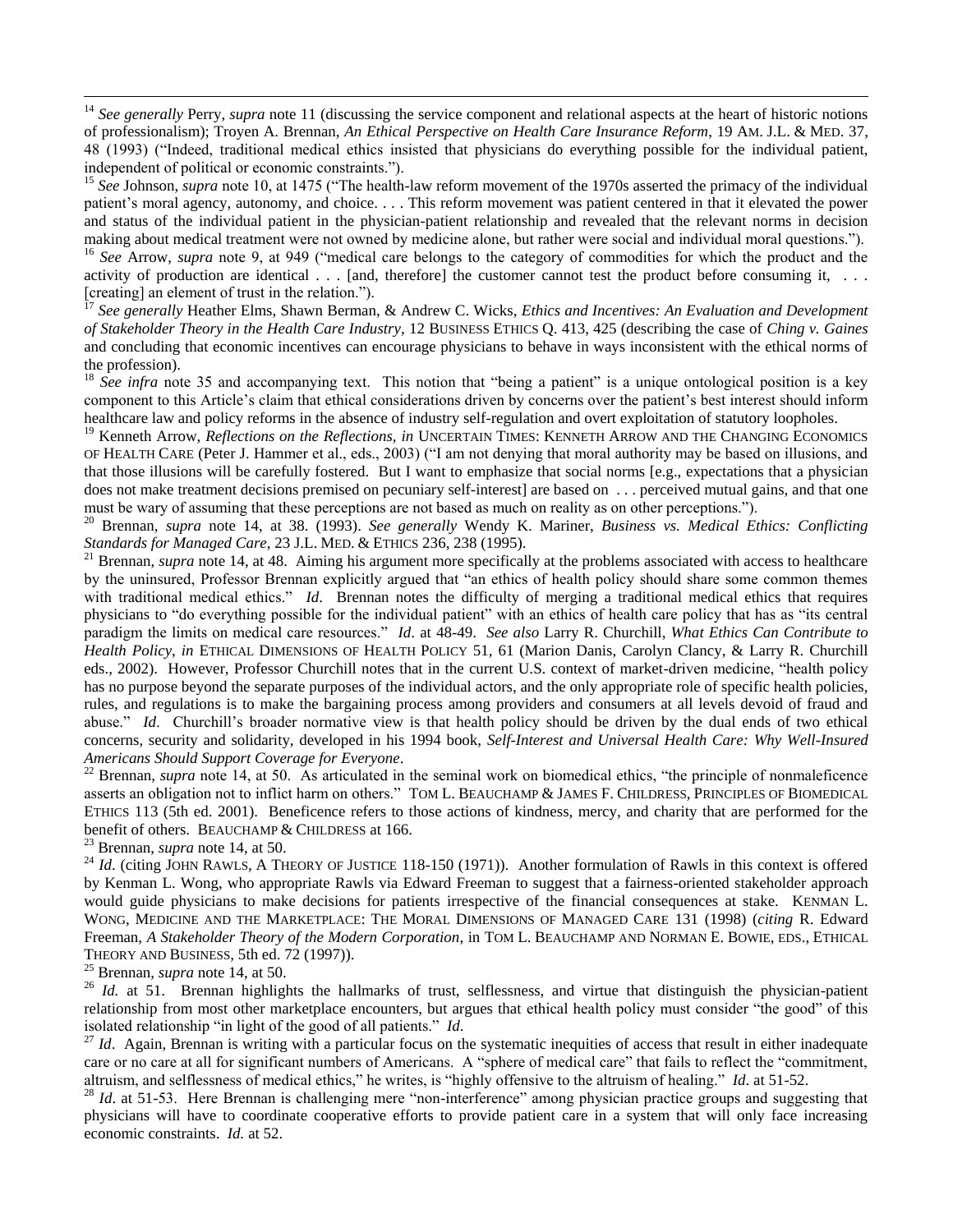<sup>29</sup> Brennan, *supra* note 14, at 53-54. Brennan also addresses the objections of those concerned that "the morality of the clinical relationship cannot be exported to the institutional level." He responds by asserting that his integration of medical ethics with liberal notions of justice is necessary for preservation of the physician-patient relationship and the unique identity of health care institutions. *Id*.

<sup>30</sup> *See generally* REGINA E. HERZLINGER, MARKET-DRIVEN HEALTH CARE: WHO WINS, WHO LOSES IN THE TRANSFORMATION OF AMERICA'S LARGEST SERVICE INDUSTRY 157-199 (1997); REGINA E. HERZLINGER, WHO KILLED HEALTH CARE? AMERICA'S \$2 TRILLION MEDICAL PROBLEM – AND THE CONSUMER-DRIVEN CURE 59-90 (2007). *See also* Lawrence P. Casalino, Kelly J. Devers, & Linda R. Brewster, *Focused Factories? Physician-Owned Specialty Facilities*, HEALTH AFF., Nov./Dec. 2003, at 56. Clark C. Havighurst has also been a vocal proponent of market-based approaches to reform. *See generally The Changing Locus of Decision Making in the Health Care Sector*, 11 J. HEALTH POL., POL'Y & L. 697 (1986) and *The Professional Paradigm of Medical Care: Obstacle to Decentralization*, 30 JURIMETRICS 415 (1990).

<sup>31</sup> Regina E. Herzlinger, *Specialization and Its Discontents: The Pernicious Impact of Regulations Against Specialization and Physician Ownership on the US Healthcare System*, 109 CIRCULATION 2376, 2376-2378 (2004). For their proponents, these physician-owned specialty hospitals are exemplary models of efficiency and specialization that, if left unregulated, might serve as models for more wide-spread, market-based health care system reforms.

 $32$  *Id.* at 2377. Even Maggie Mahar, a critic of Herzlinger and so-called "market-driven healthcare," notes that it is ―indisputable‖ that the reimbursement system is flawed. MAGGIE MAHAR, MONEY-DRIVEN MEDICINE: THE REAL REASON HEALTH CARE COSTS SO MUCH 40 (2006). Indeed, the Medicare Payment Advisory Commission issued a report to Congress in March 2005 recommending that DRG payment and reimbursement codes be adjusted for heart and orthopedic procedures. MEDICARE PAYMENT ADVISORY COMMISSION [MEDPAC], REPORT TO THE CONGRESS, PHYSICIAN-OWNED SPECIALTY HOSPITALS REVISITED 40 (Mar. 2005).

<sup>33</sup> *See* Herzlinger *supra* note 31, at 2378; REGINA E. HERZLINGER, MARKET-DRIVEN HEALTH CARE: WHO WINS, WHO LOSES IN THE TRANSFORMATION OF AMERICA'S LARGEST SERVICE INDUSTRY 167 (1997).

<sup>34</sup> Gilmartin and Freeman, who are otherwise quite persuasive in their defense of the potential value of entrepreneurial influences in healthcare delivery, endorse Herzlinger's "focused factory" argument without recognizing the tension created for adherence with their first principle: stakeholder cooperation. They state, and I agree, that "[c]apitalism works because entrepreneurs and managers put together and sustain relationships among customers, suppliers, employers, financiers, and communities." Gilmartin & Freeman, *supra* note 5, at 59-61. Yet, the "stakeholder cooperation" exemplified by their discussion of public health initiatives in Ann Arbor does not hold together in the case of physician-owned specialty hospitals, which have proliferated in the last decade with seemingly little concern for the best interests of the community or cooperation with their fellow healthcare providers. *See infra* notes 38-72 and accompanying text.

<sup>35</sup> Mark A. Hall & Carl E. Schneider, *Patients as Consumers: Courts, Contracts, and the New Medical Marketplace*, 106 MICH. L. REV. 643, 650-651 (2008) (citing Raymond Tillis, *Commentary: Leave Well Alone*, 318 BRIT. MED. J. 1756, 1757 (1999) ("Someone who is ill and seeking help—unlike someone who is purchasing a pair of socks or a pound of sausages—is often vulnerable, certainly worried, sometimes uncomfortable, and frequently frightened. [The term c]ustomer, like the other obvious choices—clients, consumers, and users—erases something that lies at the heart of medicine: compassion and a relationship of trust.")).

<sup>36</sup> Brennan, *supra* note 14, at 54.

 $\overline{a}$ 

<sup>37</sup> OFFICE OF INSPECTOR GENERAL, U.S. DEP'T OF HEALTH & HUMAN SERVICES, PUB. NO. OEI-02-06-00310, PHYSICIAN-OWNED SPECIALTY HOSPITALS' ABILITY TO MANAGE MEDICAL EMERGENCIES i (2008). According to the GAO's 2003 report, 70% of specialty hospitals are owned to some degree by physicians, with an average ownership interest in excess of fifty-percent, although on average individual physicians own less than 2 percent of the business. *See* U.S. GEN. ACCT. OFFICE, GAO-03-683R, SPECIALTY HOSPITALS: INFORMATION ON NATIONAL MARKET SHARE, PHYSICIAN OWNERSHIP, AND PATIENTS SERVED 1 (Apr. 2003)). The vast majority of physician-owned specialty hospitals share similar characteristics. Nationwide, eighty-three percent of these facilities can be found in states without "certificate of need" regulations, with the greatest concentration in seven states: Arizona, California, Kansas, Louisiana, Oklahoma, South Dakota, and Texas. *See*  FED. TRADE COMM'N & U.S. DEP'T OF JUST., IMPROVING HEALTH CARE: A DOSE OF COMPETITION 18 n.82 (2004). Certificate of need (CON) laws arose in the 1960s in response to concerns regarding oversupply of medical services. The state-based laws basically required those entities wishing to build new medical facilities or existing hospitals wishing to increase their number of beds to demonstrate that there was an unmet medical need within the geographic region to be served. Although Ronald Reagan's election in 1980 "ushered in a decade of emphasis on market solutions to health care," which resulted in the repeal of many CON statutes, thirty-eight states still retain some measure of CON oversight. Sujit Choudhry, Niteesh K. Choudhry, & Troyen A. Brennan, *Specialty Versus Community Hospitals: What Role For the Law?* HEALTH AFF. (WEB EXCLUSIVE), Aug. 9, 2005, at W5-361, W5-366. *See generally* David N. Heard, Jr., *The Specialty Hospital Debate: The Difficulty of Promoting Fair Competition Without Stifling Efficiency*, 6 HOUS. J. HEALTH L. & POL'Y 215, 234-239 (2005); Lawrence P. Casalino, Kelly J. Devers, & Linda R. Brewster, *Focused Factories? Physician-Owned Specialty Facilities*, HEALTH AFF., Nov-Dec. 2003, at 56, 57; Lauretta Higgins Wolfson, *State Regulations of Health Facility Planning: The Economic Theory and Political Realities of Certificates of Need*, 4 DEPAUL J. HEALTH CARE L. 261, 262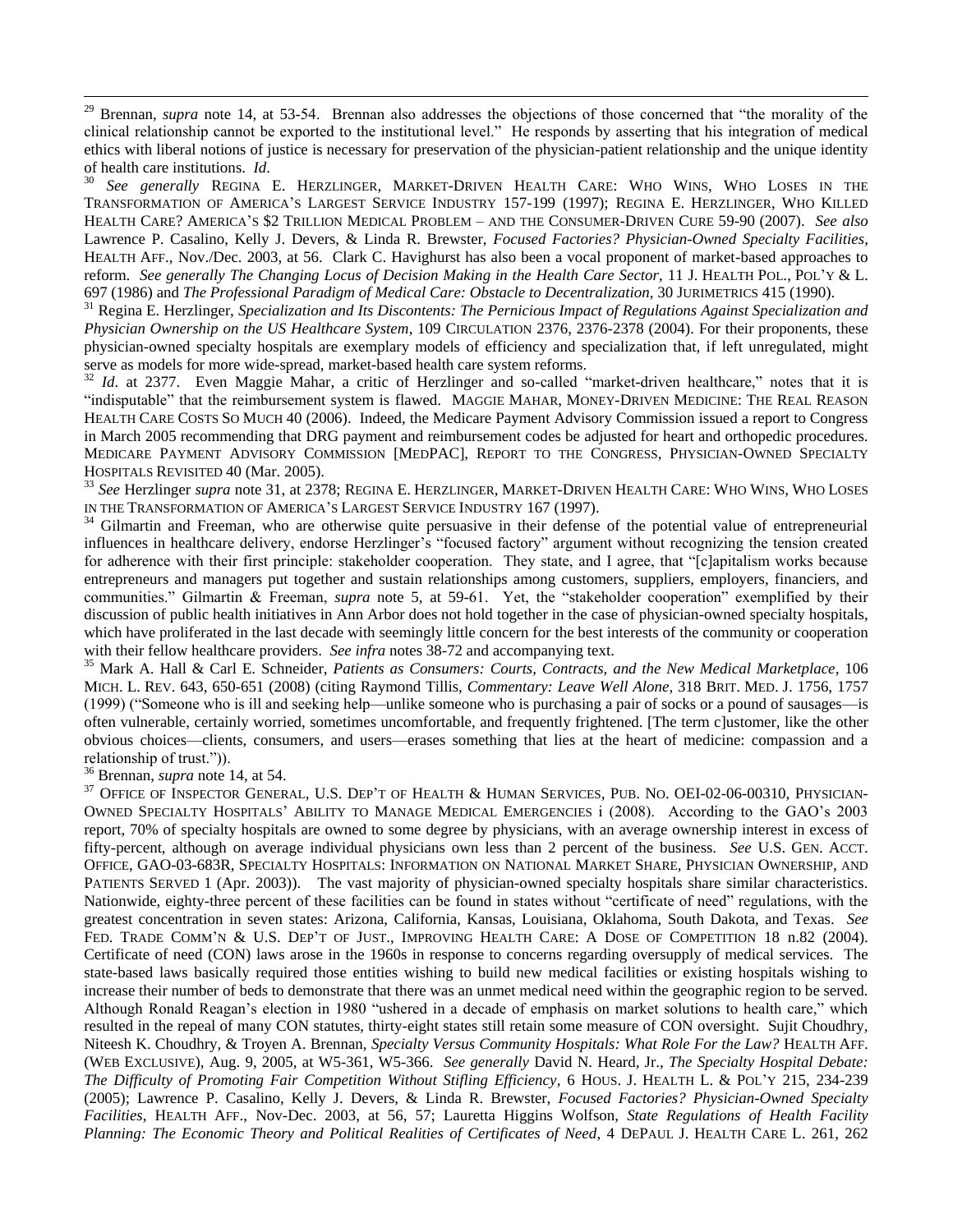(2001). According to the Government Accounting Office (GAO), greater than 90 percent of the specialty hospitals that have opened in the United States since 1990 are for-profit operations. *See* U.S. GEN. ACCT. OFFICE, GAO-04-167, SPECIALTY HOSPITALS: GEOGRAPHIC LOCATION, SERVICES PROVIDED, AND FINANCIAL PERFORMANCE 1-41 (Oct. 2003)). comparison, 20 percent of general hospitals are for-profit. *See* John K. Iglehart, *The Emergence of Physician-Owned Specialty Hospitals*, 352 NEW ENG. MED. J. 78, 79 (2005). The particular specialty hospital genre with which this article is particularly concerned is marked by a focus on short-term, acute infirmities and a for-profit status, characterized by joint ownership among the physicians who practice in the facility. *But see* Louis Shapiro, *The Specialty Myth: A Venerable Niche Hospital Is Model of Quality Care*, MODERN HEALTHCARE, Aug. 25, 2008, at 54 (discussing New York's Hospital for Specialty Surgery, a non-profit, academic musculoskeletal hospital founded in 1863, that provides orthopedic and rheumatologic services, research, and charity care, and proves the point that "there really is no specialty hospital 'industry,' and that among the models of niche facilities are many that contribute greatly to innovation in healthcare delivery and ensure the highest levels of quality and outcomes.").

 $\overline{a}$ 

<sup>38</sup> Out of the 25 specialty hospitals surveyed by the Government Accountability Office, 21 were found to have a less acute mix of patients than full-service hospitals. *See* U.S. GEN. ACCT. OFFICE, GAO-03-683R, SPECIALTY HOSPITALS: INFORMATION ON NATIONAL MARKET SHARE, PHYSICIAN OWNERSHIP, AND PATIENTS SERVED (Apr. 2003)) ("For example, 3 percent of the patients in the 10 most common diagnosis categories at one Texas orthopedic hospital were classified as severely ill. A higher proportion—8 percent—of the patients in the same diagnosis categories were classified as severely ill at the 51 general hospitals in the same urban area. A cardiac hospital in Arizona provides a similar example. About 17 percent of the patients in that hospital's most common diagnosis categories were classified as severely ill. In contrast, 22 percent of the patients in the same diagnosis categories who were treated at the 26 general hospitals in the same urban area were classified as severely ill.‖); *see also* Allen Dobson & Randall Haught, *The Rise of the Entrepreneurial Physician*, HEALTH AFF. (WEB EXCLUSIVE), Oct. 25, 2005, at W5-494, W5-495 (acknowledging that it is well-documented that "patients at specialty hospitals are less severely ill than patients at comparable nonspecialty community hospitals," but suggesting that ―[p]hysician referral patterns are complex, and plausible market reasons exist as to why specialty hospitals do not treat the sickest patients.").

<sup>39</sup> MEDICARE PAYMENT ADVISORY COMMISSION [MEDPAC], REPORT TO THE CONGRESS, PHYSICIAN-OWNED SPECIALTY HOSPITALS REVISITED 8-10 (Aug. 2006). The MedPAC study found that at orthopedic/surgical specialty hospitals, "adjusted inpatient costs per discharge were 117% of the national average." *Id.* at 9. Furthermore, the 2006 MedPAC report found that when a physician-owned specialty hospital enters a market, the utilization rates and requests for Medicare reimbursements increase. *Id.* at 20. "Whether the increase in surgeries stems from increased capacity, from the financial incentives for physicians to self-refer patients to facilities they own, or a combination of these factors, increases surgeries can lead to increased Medicare spending." *Id.* at 21. These findings of greater costs to the Medicare system were bolstered by a followup academic study that compared the practice patterns of physician-owners of specialty hospitals in Oklahoma, both before and after they acquired their ownership interest, to the practice patterns of physician non-owners treating similar cases during the same time frame. *See* Jean M. Mitchell, *Do Financial Incentives Linked to Ownership of Specialty Hospitals Affect Physicians' Practice Patterns?* 46 MED. CARE 732 (2008); *see also* John M. Hollingsworth, et al. *Physician-Ownership of Ambulatory Surgery Centers Linked to Higher Volume of Surgeries*, HEALTH AFF., Apr. 2010, at 683 (analyzing five common surgical and diagnostic procedures and finding "a significant association between physician-ownership and higher surgical volume); Bruce Siegel, Holly Mead, & Robert Burke, *Symposium: Private Gain and Public Pain: Financing American Health Care*, 36 J.L. MED. & ETHICS 644, 649 ("Not surprisingly, the approximately 130 physician-owned specialty hospitals have been associated with much higher rates of costly elective surgery, such as spinal fusion, and with performing surgeries on relatively healthier patients."). The research confirmed that after physicians became owners in their specialty orthopedic hospital, the utilization rates for surgical, diagnostic, and ancillary services used to treat back and spine ailments "increased significantly." During the same time period in the same market, dramatic increases in utilization were not seen in the practices of non-owner physicians. While recognizing the possible limitations of her study, given the fact that it relied only on data from one area of the country, the study's author concluded that substantial increases in utilization rates can be linked to physician-ownership, and that treatment costs are likely to be "significantly higher in comparison to those who obtain care from non-self-referral providers.‖ *See* Mitchell at 736-37; *accord* Brahmajee K. Nallamothu, et al. *Opening of Specialty Cardiac Hospitals and Use of Coronary Revascularization in Medicare Beneficiaries*, 297 JAMA 962, 962-968 (2007) (providing data showing a correlation between the opening of a specialty cardiac facility and significant increases in the market utilization rates of coronary revascularization services); Atul Gawande, *The Cost Conundrum*, THE NEW YORKER, June 1, 2009 (investigating the extreme differences between Medicare reimbursement rates in two Texas markets – Medicare spent twice the national average per enrollee in 2006 – and concluding that the higher rates were directly attributable to patterns of overutilization driven by a "culture of money" where over time the "medical community came to treat patients the way subprime-mortgage lenders treated home buyers: as profit centers").

<sup>40</sup> Ron Winslow, *Coronary Bypass: Fed-Up Cardiologists Invest in Own Hospital Just for Heart Disease: They'll Regain Autonomy, But Critics See a Grab For Most- Profitable Care—A Showdown in Albuquerque,* WALL ST. J., June 22, 1999, at A1. Clearly, physician-owned specialty hospitals reflect rational and opportunistic *business* savvy on the part of those cardiac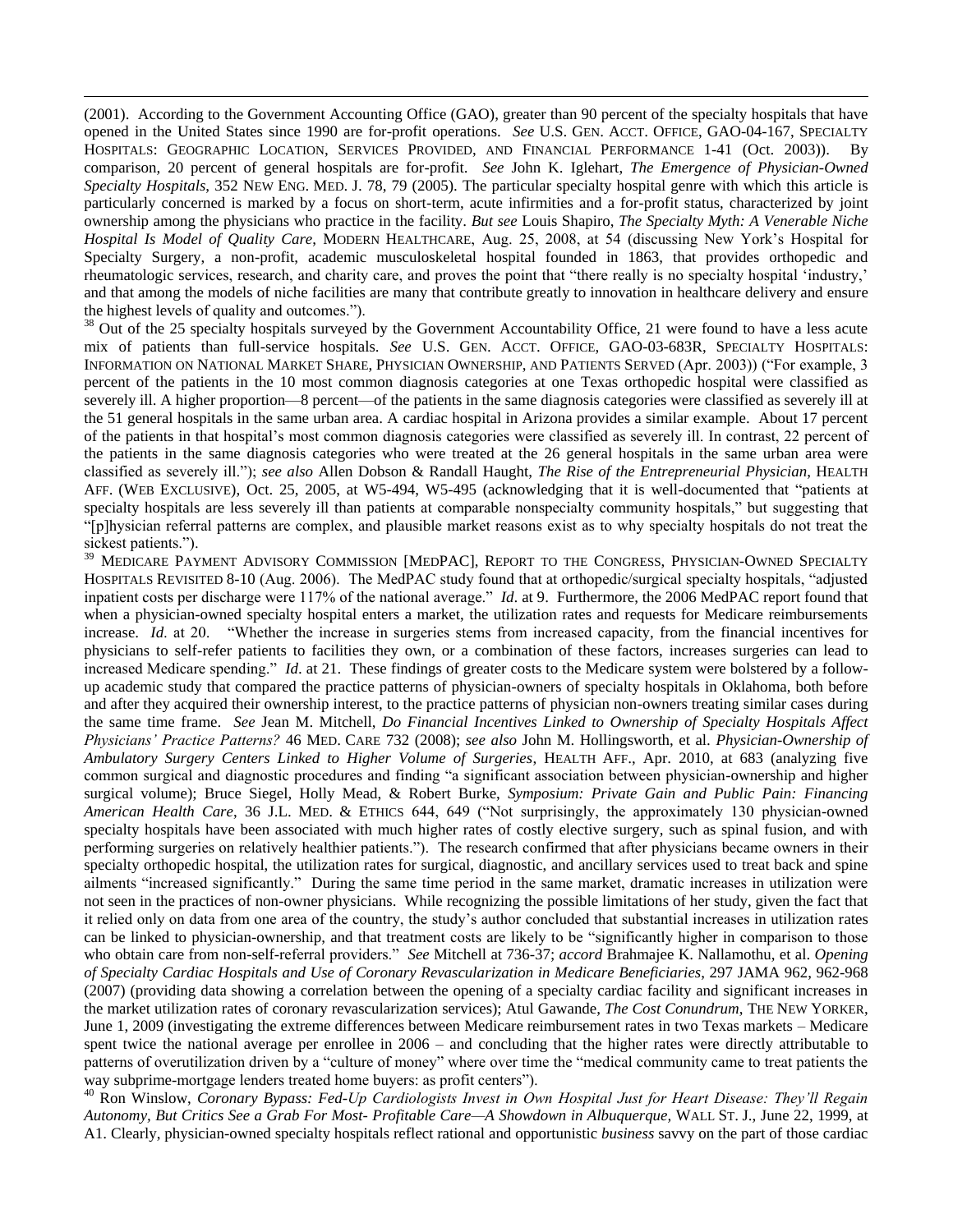and orthopedic surgeons who have led the charge in their proliferation. These medical centers represent an entrepreneurial, market-based innovation in the delivery of specialized health care that offers a number of benefits to providers and individual patients. Yet, the services that physicians perform in relationship with potentially vulnerable individual patients, as well as the broader potential patient population, create unique variables in the marketplace that require ethical considerations. In the domain of healthcare delivery, public policies must look beyond customer satisfaction surveys and economic self-interests. <sup>41</sup> *Id.*

<sup>42</sup> *Id.* In May 2011, MedCath Inc., citing financial losses dating back to 2009, announced a plan to dissolve and distribute all remaining assets to shareholders. Ely Portillo, *Charlotte-based hospital chain plans to dissolve*, THE CHARLOTTE OBSERVER (May 11, 2011).

<sup>43</sup> *See* Winslow, *supra* note 40 at A1*.*

<sup>44</sup> *Id.* ("The money in medicine is in cardiac surgery,' says James Hinton, chief executive of Presbyterian Health Services, the hospital's parent. 'Cardiology is unquestionably profitable. That's what they're going after.'"). *Id.* In fact, not only are cardiac surgeries and treatments individually lucrative for physicians, but they are the life blood of many full-service hospitals, "account [ing] for more than 20% of a hospital's revenue and sometimes 50% of profits, supporting hospitals' lesslucrative endeavors." *Id.* 

<sup>45</sup> *Id.*

 $46$   $\overline{1d}$ 

 $\overline{a}$ 

<sup>47</sup> *Id.* Additionally, physicians lamented a lack of nursing support and other staffing issues over which they felt powerless, especially in the context of increasingly "sprawling health 'systems.'" *Id.*<br><sup>48</sup> Brennan, *supra* note 14, at 50. All **11** 

Brennan, *supra* note 14, at 52. Although a complete discussion is beyond the scope of this article, the practice of ―economic credentialing,‖ which was the retaliatory move made by some community hospitals to revoke admitting privileges in response to those entrepreneurial physicians who struck-out and started competing hospital, would certainly be an additional detour on the path towards the type of community orientation being described. *See generally* Robert Steinbuch, *Placing Profits Above Hippocrates: The Hypocrisy of General Service Hospitals*, 31 U. ARK. LITTLE ROCK L. REV. 505, 506- 507 (2009).

<sup>49</sup> Kelly J. Devers, Linda R. Brewster, & Paul B. Ginsburg, *Specialty Hospitals: Focused Factories or Cream Skimmers?* ISSUE BRIEF (Ctr. for Studying Health Sys. Change, Washington, D.C.), Apr. 2003, at 2 ("The spate of specialty hospital construction is unnerving general hospitals, which worry that the new facilities will draw away profitable patients and undermine their ability to achieve the volume needed to provide high-quality, low-cost specialty services and to crosssubsidize other basic services. . . . [C]ardiology services can account for 25 percent of all hospital stays and 35 percent or more of community hospitals' revenue." (citing ANNE ELIXHAUSER, ET AL., PROCEDURES IN U.S. HOSPITALS, 1997 (2001) and Michelle Rogers, *The MedCath Threat*, HEALTHLEADERS, Apr. 25, 2002.)).

<sup>50</sup> *See generally* FED. TRADE COMM'N & U.S. DEP'T OF JUST., IMPROVING HEALTH CARE: A DOSE OF COMPETITION (2004). The joint report cited to several testifying experts who articulated concerns that specialty hospitals would "siphon off the most profitable procedures and patients, leaving general hospitals with less money to cross subsidize other socially valuable, but less profitable, care." *Id.* at 21. As one expert noted, "it is the profitable services they are taking away that jeopardizes a hospital's capability of providing unprofitable services." *Id.* 

<sup>51</sup> Hilary Hylton, *The Hospital Wars*, TIME, Dec. 5, 2006.

<sup>52</sup> *Id.*

<sup>53</sup> John K. Iglehart, *The Emergence of Physician-Owned Specialty Hospitals*, 352 NEW ENG. MED. J. 78, 81 (2005).

<sup>54</sup> *Id*. at 81.

<sup>55</sup> *Id*.

<sup>56</sup> Hilary Hylton, *The Hospital Wars*, TIME, Dec. 5, 2006.

<sup>57</sup> U.S. GEN. ACCT. OFFICE, GAO-03-683R, SPECIALTY HOSPITALS: INFORMATION ON NATIONAL MARKET SHARE, PHYSICIAN OWNERSHIP, AND PATIENTS SERVED 23 (Apr. 2003)).

<sup>58</sup> *Id.* at 33.

<sup>59</sup> *Id.* at 23. Despite the loss of profitable Medicare patients, community hospitals surveyed by the MedPAC investigators managed to avoid large declines in total profit margins through a variety of efforts, including cutting staff and expansion into other profitable areas, such as imaging, rehabilitation, pain management, and neurosurgery. *Id*.

<sup>60</sup> *Id.* at 23.

 $61$  Although the report rejected a conclusion that specialty hospitals were necessarily guilty of unfairly "cherry-picking" their patients. MICHAEL O. LEAVITT, STUDY OF PHYSICIAN-OWNED SPECIALTY HOSPITALS REQUIRED IN SECTION 507(C)(2) OF THE MEDICARE PRESCRIPTION DRUG, IMPROVEMENT, AND MODERNIZATION ACT OF 2003 61 (2005).

<sup>62</sup> Jean M. Mitchell, *Effects of Physician-Owned Limited Service Hospitals: Evidence from Arizona*, HEALTH AFF. (WEB EXCLUSIVE), Oct. 25, 2005, at W5-481, W5-482.

<sup>63</sup> *Id*. at W5-484.

<sup>64</sup> *Id*. at W5-485, W5-486.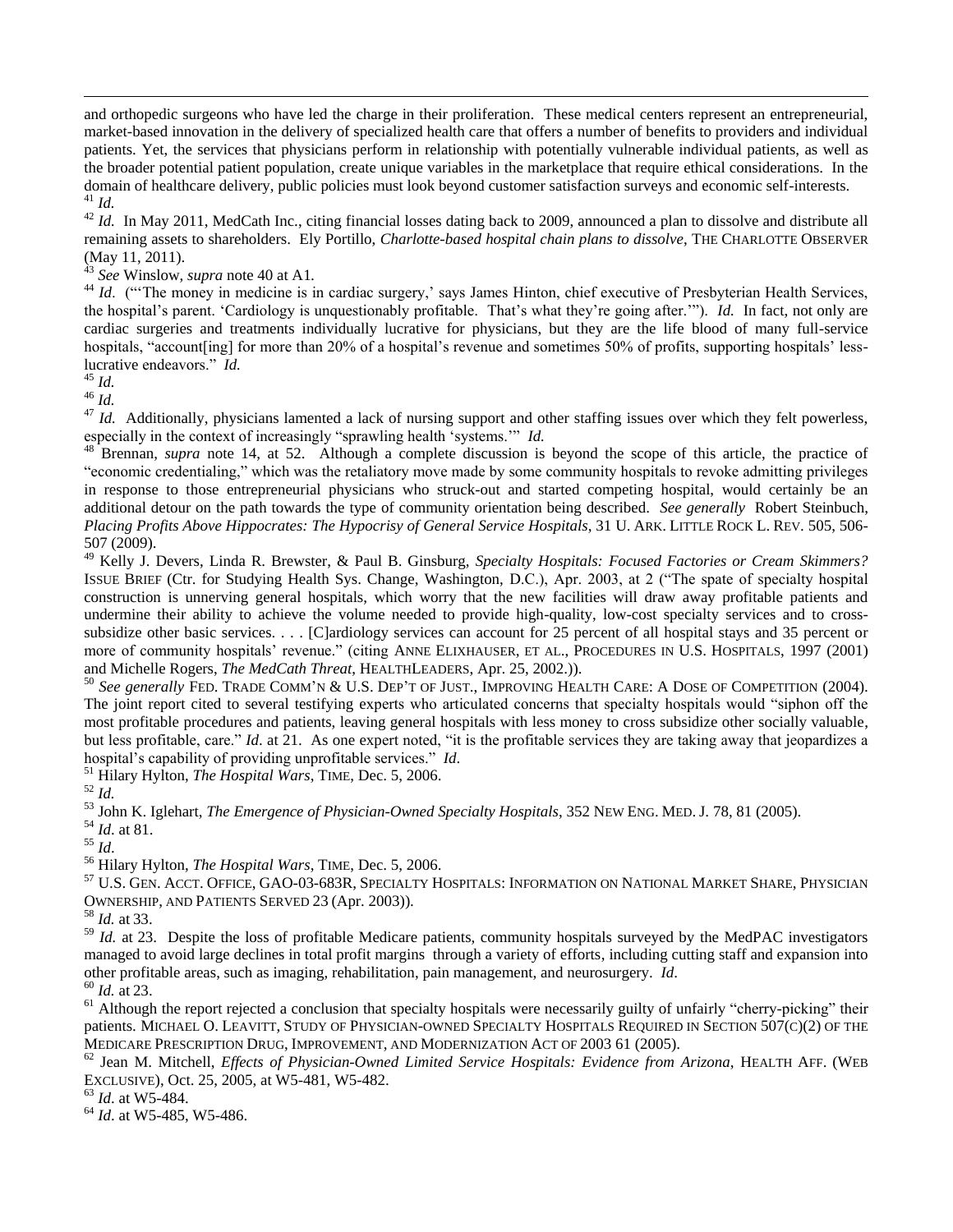<sup>65</sup> MEDICARE PAYMENT ADVISORY COMMISSION, REPORT TO THE CONGRESS, PHYSICIAN-OWNED SPECIALTY HOSPITALS REVISITED (Aug. 2006). MedPAC was following-up on their 2005 report, which had been mandated by the Medicare Prescription Drug, Improvement, and Modernization Act of 2003. While the 2005 report had analyzed data from 2002, the follow-up report examined an expanded set of physician-owned specialty hospitals from 2003 and 2004. During that time period, the number of physician-owned hospitals had almost doubled. *Id*. at 3. The 2006 report focused on 25 cardiac and 16 orthopedic/surgical hospitals.

<sup>66</sup> *Id*. at 7.

 $\overline{a}$ 

 $67$  *Id.* at 8-10. The MedPAC study found that at orthopedic/surgical specialty hospitals, "adjusted inpatient costs per discharge were 117% of the national average." *Id.* at 9.

<sup>68</sup> *Id.* at 20. "Whether the increase in surgeries stems from increased capacity, from the financial incentives for physicians to self-refer patients to facilities they own, or a combination of these factors, increases surgeries can lead to increased Medicare spending." *Id.* at 21.

<sup>69</sup> Jean M. Mitchell, *Do Financial Incentives Linked to Ownership of Specialty Hospitals Affect Physicians' Practice Patterns?* 46 MED. CARE 732 (2008); *see also* John M. Hollingsworth, et al. *Physician-Ownership of Ambulatory Surgery Centers Linked to Higher Volume of Surgeries*, HEALTH AFF., Apr. 2010, at 683 (analyzing five common surgical and diagnostic procedures and finding "a significant association between physician-ownership and higher surgical volume); Bruce Siegel, Holly Mead & Robert Burke, *Symposium: Private Gain and Public Pain: Financing American Health Care*, 36 J.L. MED. & ETHICS 644, 649 ("Not surprisingly, the approximately 130 physician-owned specialty hospitals have been associated with much higher rates of costly elective surgery, such as spinal fusion, and with performing surgeries on relatively healthier patients.").

<sup>70</sup> Mitchell, *supra* note 69, at 736; *accord* Brahmajee K. Nallamothu, et al., *Opening of Specialty Cardiac Hospitals and Use of Coronary Revascularization in Medicare Beneficiaries*, 297 JAMA 962, 962-968 (2007) (providing data showing a correlation between the opening of a specialty cardiac facility and significant increases in the market utilization rates of coronary revascularization services); Atul Gawande, *The Cost Conundrum*, THE NEW YORKER, June 1, 2009 (investigating the extreme differences between Medicare reimbursement rates in two Texas markets – Medicare spent twice the national average per enrollee in 2006 – and concluding that the higher rates were directly attributable to patterns of overutilization driven by a "culture of money" where over time the "medical community came to treat patients the way subprime-mortgage lenders treated home buyers: as profit centers").

<sup>71</sup> Mitchell, *supra* note 69, at 736.

<sup>72</sup> *Id*. at 737.

<sup>73</sup> Karen Auge, *Death adds to debate on doc-owned hospitals*, THE DENVER POST, Aug. 9, 2009, at A1; Bennett Roth, *Texas Case Raises Alarm on Specialty Hospitals*, THE HOUSTON CHRONICLE, Feb. 10, 2007, at A1; Nigel Jaquiss, *Doctors, Inc.: The Challenges Facing Oregon's Only Doctor-Owned Hospital*, WILLAMETTE WEEK (Oct. 19, 2005), [http://wweek.com/editorial/3150/6856.](http://wweek.com/editorial/3150/6856) However, tragic and unavoidable deaths arising from physician error or hospital accidents are not limited to the environment of the physician-owned specialty facility. Indeed, since the Institute of Medicine's report on medical errors was published over a decade ago, copious evidence has demonstrated that preventable deaths are not exceptional events in medical facilities, including full-service hospitals with emergency departments on site and trained emergency physicians on the premises around the clock. *See generally* LINDA T. KOHN, JANET M. CORRIGAN, & MOLLA S. DONALDSON, INSTITUTE OF MEDICINE, TO ERR IS HUMAN: BUILDING A SAFER HEALTH SYSTEM 26 (1999) (arguing that preventable adverse events in medical facilities are a leading cause of death in the United States); Lucian L. Leape & Donald M. Berwick, *Five Years After* To Err is Human: *What Have We Learned?*, 293 JAMA 2384, 2385 (2005) (noting a proliferation of subsequent studies exploring widespread preventable medical injuries and hospital-acquired infections, and suggesting that the 1999 IOM report may have "substantially underestimated the magnitude of the problem"). Importantly, however, these three preventable deaths did not occur in traditional, full-service hospitals. These deaths took place in settings where the physicians and surgeons—entrusted with the ethical duty and professional mandate to put the patient's best interest in front of investor-provider profit margins—had a simultaneous economic self-interest in the profits generated by the facility in which they chose to operate on their patients.

74 Press Release, Physician Hospitals of America ("PHA"), Physician Owned and Operated Hospitals Get Top Rankings From Consumer Reports, but They Remain on the Healthcare Reform Chopping Block (Aug. 11, 2009) (on file with author). Such a response from patient satisfaction surveys is not surprising when these facilities are heralded for their upscale food, private rooms, and pleasant waiting areas with "muted colors, comfortable seating, soft lighting, and quality artwork." *See* Jessica Zigmond, *Betting Big On Doc Ownership*, MODERN HEALTHCARE, Dec. 11, 2006 at 6 (quoting Kamran Nezami, a founder of University Hospital Systems, a private, for-profit company that specializes in the recruitment of physicianinvestors and the development of physician-owned hospitals describing his flagship facility, University General Hospital in Houston, Texas); MICHAEL O. LEAVITT, STUDY OF PHYSICIAN-OWNED SPECIALTY HOSPITALS REQUIRED IN SECTION 507(C)(2) OF THE MEDICARE PRESCRIPTION DRUG, IMPROVEMENT, AND MODERNIZATION ACT OF 2003 51 (2005) (patients in focus groups commented very positively on all the "extras," e.g., the food, the rooms, the waiting areas, the lower noise level, and the treatment of family members, that they encountered in the physician-owned specialty hospital environment). Thus,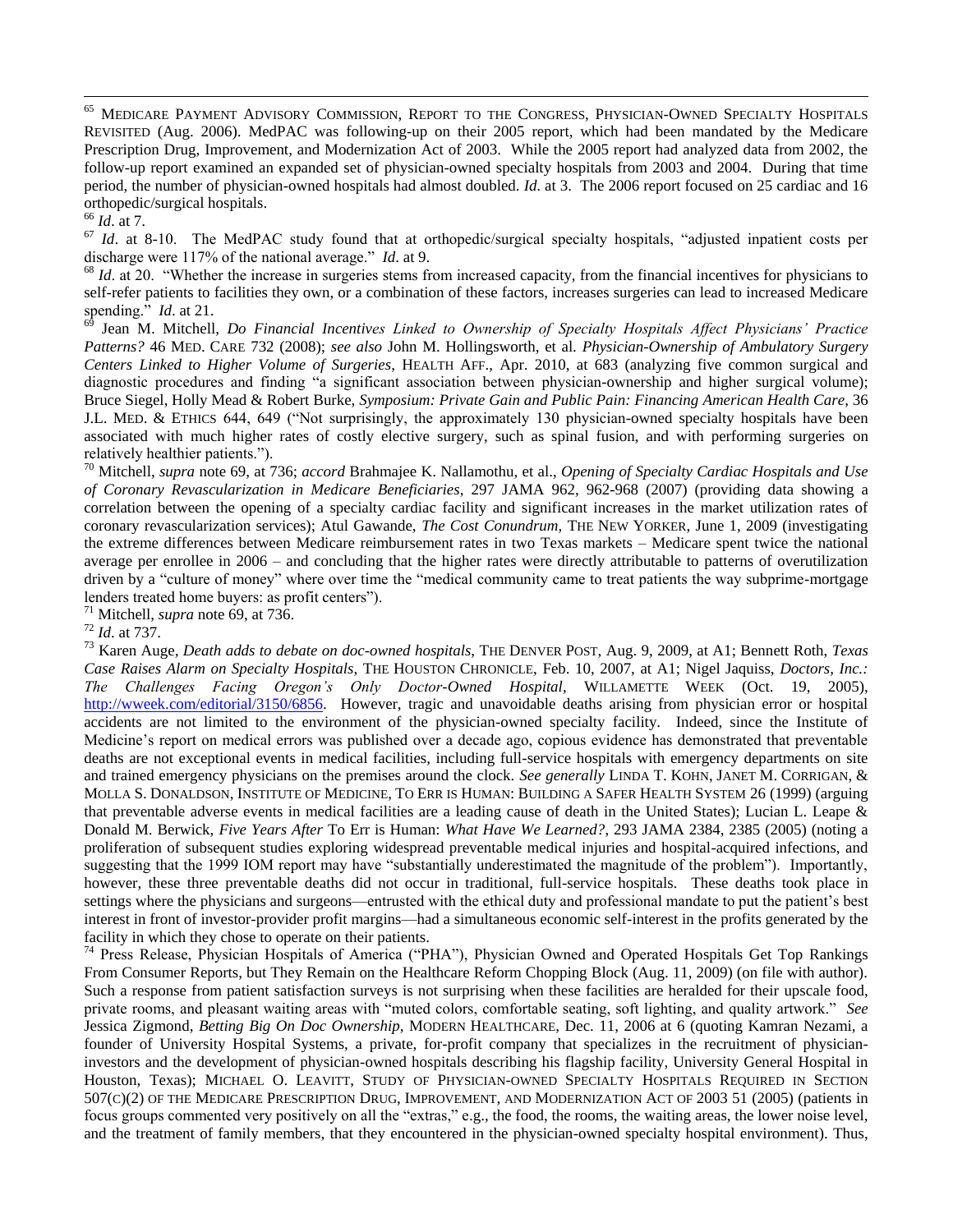any critique of these facilities must inevitably confront what for some is the final arbiter of the debate, i.e., the patient survey data showing high levels of satisfied "customers." For proponents of a competitive medical marketplace, the customer is always right, and the satisfaction and positive experiences reported by a majority of patients at these physician-owned specialty hospitals is a significant justification for their continued existence.

OFFICE OF INSPECTOR GENERAL, U.S. DEP'T OF HEALTH & HUMAN SERVICES, PUB. NO. OEI-02-06-00310, PHYSICIAN-OWNED SPECIALTY HOSPITALS' ABILITY TO MANAGE MEDICAL EMERGENCIES i – 23 (2008).

<sup>76</sup> *Id.* at 9. Medicare's Conditions of Participation (CoP) do not require that hospitals have emergency departments, although many states do mandate "emergency treatment rooms." See, e.g., TEX. HEALTH & SAFETY CODE § 241.026 (2009).

<sup>77</sup> *Id.* at 10. Additionally, interviews with administrators of the physician-owned specialty hospitals that were investigated by the OIG revealed that only 28% of these facilities have physicians onsite 24 hours a day, 7 days a week. Notably, the Conditions of Participation do not require hospitals to have physicians physically on the premises at all times. *Id*. at ii.

<sup>78</sup> *Id*. at 12. <sup>79</sup> *Id*.

 $\stackrel{80}{{}^{\circ}} \stackrel{ }{Id}.$ 

 $\overline{a}$ 

<sup>81</sup> *Id.* at 3-4, 12 (*citing to* Memorandum from CMS to State Survey Agency Directors, "Provision of Emergency Services – Important Requirements for Hospitals," S&C-07-19 (Apr. 26, 2007) ("A hospital is not in compliance with the Medicare CoPs if it relies on 9-1-1 services as a substitute for the hospital's own ability to provide services otherwise required in the CoPs. This means, among other things, that a hospital may not rely on 9-1-1 services to provide appraisal or initial treatment of individuals in lieu of its own capability to do so.‖)). Reliance upon 911 to transfer patients is a practice that is permitted by Medicare. *Id*. at 4, 12.

 $^{82}$  *Id.* at 14.

83 *Id.* at 3. (*citing to* Memorandum from CMS to State Survey Agency Directors, "Provision of Emergency Services – Important Requirements for Hospitals," S&C-07-19 (Apr. 26, 2007)). *See also* 42 C.F.R. § 482.55(b)(2) (2010) ("There must be adequate medical and nursing personnel qualified in emergency care to meet the written emergency procedures and needs anticipated by the facility.") and 42 C.F.R.  $\S$  482.12(f)(2) (2010) ("If emergency services are not provided at the hospital, the governing body must assure that the medical staff has written policies and procedures for appraisal of emergencies, initial treatment, and referral when appropriate.").

<sup>84</sup> *See* Perry, *supra* note 6, 26-27 (detailing the legislative reforms that criminalized physician kickbacks for referring Medicare and Medicaid patients to diagnostic and medical testing facilities). For citations to research demonstrating the correlation between economic incentives and overutilization of medical services, see James F. Blumstein, *The Fraud and Abuse Statute in an Evolving Health Care Marketplace: Life in the Health Care Speakeasy*, 22 AM. J.L. & MED. 205, 207 (1996), Jean M. Mitchell, *Physician Joint Ventures and Self-Referral: An Empirical Perspective, in* CONFLICTS OF INTEREST IN CLINICAL PRACTICE AND RESEARCH 219-317 (Roy G. Spece, Jr., David S. Shimm, & Allen E. Buchanan, eds., 1996), and RODWIN, *supra* note 6, at 215. Blumstein and Rodwin cite to numerous studies confirming the notion that economic incentives result in overutilization. The data are conclusive on the question of whether or not financial interest influences medical decisions. The answer is a resounding yes.

<sup>85</sup> Office of Inspector Gen., OAI-12-88-01410, Dept. of Health & Human Serv., Financial Arrangements Between PHYSICIANS AND HEALTH CARE BUSINESSES 11 (1989).

<sup>86</sup> Omnibus Budget Reconciliation Act of 1989, Pub. L. No. 101-239, Sec. 6204, 103 Stat. 2106, 2236 (1989) (codified at 42 U.S.C. Sec. 1395nn).

 $87$  Omnibus Reconciliation Act of 1993, Pub. L. No. 103-66, Sec. 13562, 107 Stat. 312, 596-605 (1993) (codified at 42 U.S.C. Sec 1395nn).

<sup>88</sup> For additional background on the particular evidence establishing the connections between physician investments in health care clinics and concomitant increases in utilization and service costs that fueled Stark's legislative efforts, see OFFICE OF INSPECTOR GEN., OAI-12-88-01410, DEPT. OF HEALTH & HUMAN SERV., FINANCIAL ARRANGEMENTS BETWEEN PHYSICIANS AND HEALTH CARE BUSINESSES 11 (1989); Jean M. Mitchell & Elton Scott, *Evidence on Complex Structures of Physician Joint Ventures*, 9 YALE J. ON REG. 489, 497 (1992).

 $89$  42 C.F.R. § 411.356 (c)(3)(iii) (2010). The exception was intended to accommodate rural hospitals where such ownership arrangements were already in place. *See* H.R. REP. NO. 111-443, pt. 1, at 355 (2010).

 $^{90}$  U.S. Gen. Acct. Office, GAO-03-683R, Specialty Hospitals: Information on National Market Share, Physician OWNERSHIP, AND PATIENTS SERVED 2 (Apr. 2003).

 $91$  42 U.S.C. Sec. 1395nn(d)(3)(c).

<sup>92</sup> *See* Iglehart, *supra* note 37, at 78 (*citing* U.S. GEN. ACCT. OFFICE, GAO-04-167, SPECIALTY HOSPITALS: GEOGRAPHIC LOCATION, SERVICES PROVIDED, AND FINANCIAL PERFORMANCE 1-41 (Oct. 2003)).

93 151 CONG. REC. S4938 (May 11, 2005) (statement of Sen. Grassley). Sen. Charles Grassley was speaking in support of ―The Hospital Fair Competition Act,‖ which he and Sen. Max Baucus were sponsoring. This proposed legislation would, *inter alia,* "[c]lose the 'whole hospital' loophole by prohibiting new specialty hospitals from having ownership or investment interest from physicians who refer Medicare or Medicaid patients to the hospital, effective June 8, 2005." *Id.* Effectively,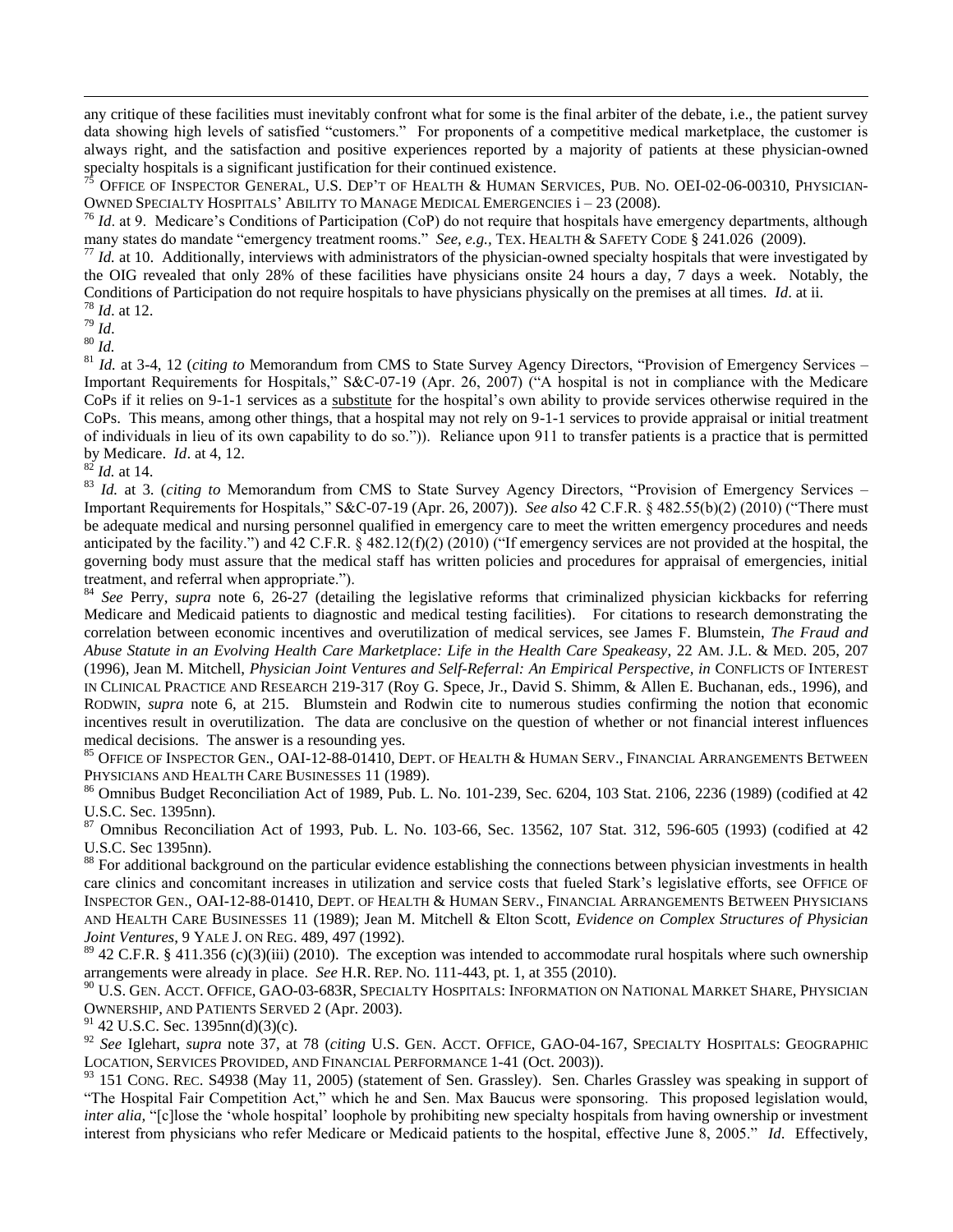this bill would permanently extend the moratorium and cease any growth in the industry, while allowing existing facilities to continue operating. Much of this bill's substance would ultimately be incorporated into "The Patient Protection and Affordability Act of 2010."

<sup>94</sup> Medicare Prescription Drug, Improvement, and Modernization Act of 2003, Pub. L. 108-173, § 507, 117 Stat. 2295-97 (2003). The law included an exemption for facilities either already in operation or under development, i.e., complete architectural plans, secure funding, requisite state government approvals.

<sup>95</sup> Press Release, Centers for Medicare & Medicaid Services, CMS Outlines Next Steps As Moratorium on New Specialty Hospitals Expires (June 9, 2005) (on file with author). Because of an additional extension pursuant to Section 5006(c) the Deficit Reduction Act of 2005, the suspension of Medicare enrollment of new physician-owned specialty hospitals would not be finally lifted until August 8, 2006.

96 H.R. 3162, Sec 651,  $110^{th}$  Cong. (1st Sess. 2007) (as passed by House, Aug. 1, 2007).

<sup>97</sup> See Paul Wellstone Mental Health and Addiction Equity Act, H.R. 1424, Sec 106, 110<sup>th</sup> Cong. (2d Sess. 2008) (as passed by House, Mar. 5, 2008).

98 S. Amdt. 4803 to H.R. 2642, Sec. 6002, 110th Cong. (2d Sess. 2008) (as passed by Senate, May 22, 2008).

<sup>99</sup> H.R. REP. No. 111-443, at 4 (2010).

 $\overline{a}$ 

<sup>100</sup> 42 U.S.C.S. § 1395nn (Lexis, through P.L. 111-191), P.L. 111-148, § 6001 (a), 6003 (a), 124 Stat 684, 697, 1005. The "fixes" bill, Health Care and Education Reconciliation Act of 2010, P.L. 111-152, § 1106, 124 Stat. 1049 was passed seven days later on March 30, 2010. The most significant provision of the "fixes" bill relative to the physician-owned hospital industry was the extension from August 1, 2010 until December 31, 2010 for facilities in development to secure Medicare certification.

<sup>101</sup> *Early Diagnoses of the New Law*, N.Y. TIMES, Mar. 30, 2010, at D2.

<sup>102</sup> Press Release, *Quality Hospitals Being Destroyed, Thousands of Healthcare Jobs at Risk, Rural and Inner City Patients to Lose Access to Local Care*, Physician Hospitals of America, Mar. 24, 2010 (on file with author); *see also* Mike Sherry, *Kansas City-area specialty hospitals say health reform bill will stunt their growth*, KANSAS CITY BUS. J., (Mar. 26, 2010), <http://www.bizjournals.com/kansascity/stories/2010/03/29/story2.html> ("That is what they are trying to do – kill the industry.").

<sup>103</sup> David Hogberg, *ObamaCare Will Effectively Bar New Physician-Owned Hospitals*, INVESTOR'S BUS. DAILY, (Mar. 24, 2010, 7:25PM), <http://www.investors.com/NewsAndAnalysis/Article.aspx?id=528337> (quoting Ellen Pryga, director of policy at the American Hospital Association).

<sup>104</sup> For the approximately 60 physician-owned facilities under construction or in some stage of development as of the ACA's passage, the new law sets a deadline of December 31, 2010, for these facilities to secure status as a Medicare-eligible provider. 42 U.S.C.S. § 1395nn (i)(1)(A) (Lexis 2010). *See generally* David Hogberg, *ObamaCare Will Effectively Bar New Physician-Owned Hospitals*, INVESTOR'S BUS. DAILY, (Mar. 24, 2010, 7:25PM), [http://www.investors.com/NewsAndAnalysis/Article.aspx?id=528337.](http://www.investors.com/NewsAndAnalysis/Article.aspx?id=528337) Of course, nothing in the Physician-Owned Hospital Limitation Law would prevent these facilities from being completed and treating non-Medicare patients after December 31, 2010, but without Medicare-provider status, these facilities would be reliant upon self-paying and privately-insured patients.

 $105$  42 U.S.C.S. § 1395nn (i)(1)(B) (Lexis 2010). The exception clause sets February 1, 2012 deadline for the Secretary of the Department of Health and Human Services (HHS) to create a process by which either "applicable" or "high Medicaid" physician-owned specialty hospitals may apply, once every two years, for permission to expand their capacity by up to 100%. 42 U.S.C.S. § 1395nn (i)(3) (Lexis 2010).

 $106$  42 U.S.C.S. § 1395nn (i)(1)(C) (Lexis 2010).

<sup>107</sup> 42 U.S.C.S. § 1395nn (i)(1)(C) (Lexis 2010).

<sup>108</sup> *Id*.

 $109$  42 U.S.C.S. § 1395nn (i)(1)(D)(i-vii) (Lexis 2010).

 $110$  42 U.S.C.S. § 1395nn (i)(1)(E)(i) (Lexis 2010).

<sup>111</sup> 42 U.S.C.S. § 1395nn (i)(1)(E)(ii) (Lexis 2010). These safety mandates were first required by the Center for Medicare and Medicaid Services in 2007. *See* Medicare Program, Changes to the Hospital Inpatient Prospective Payment Systems and Fiscal Year 2008 Rates, 72 FR 47130, 47413 (Aug. 22, 2007)(to be codified at 42 C.F.R. § 489.20(v)).

<sup>112</sup> Complaint for Declaratory and Injunctive Relief at 1, Physicians Hospitals of America v. Sebelius, No. 6:10-00277-MHS, (E.D. TX. June 3, 2010).

 $^{113}$  *Id.* at 2.

<sup>114</sup> *Id.* at 3. Texas Hospital was rated number one in the state of Texas in 2009 for spine surgery by the Eleventh Annual HealthGrades Hospitals in America Study. Id.

<sup>115</sup> *Id*. at 3.

<sup>116</sup> Physicians Hospitals of America v. Sebelius, No. 6:10-cv-277, at 2-3 (E.D. TX. Mar. 31, 2011).

<sup>117</sup> *Id.* at 15.

<sup>118</sup> *Id.* at 15, 19.

<sup>119</sup> *Id.* at 21.